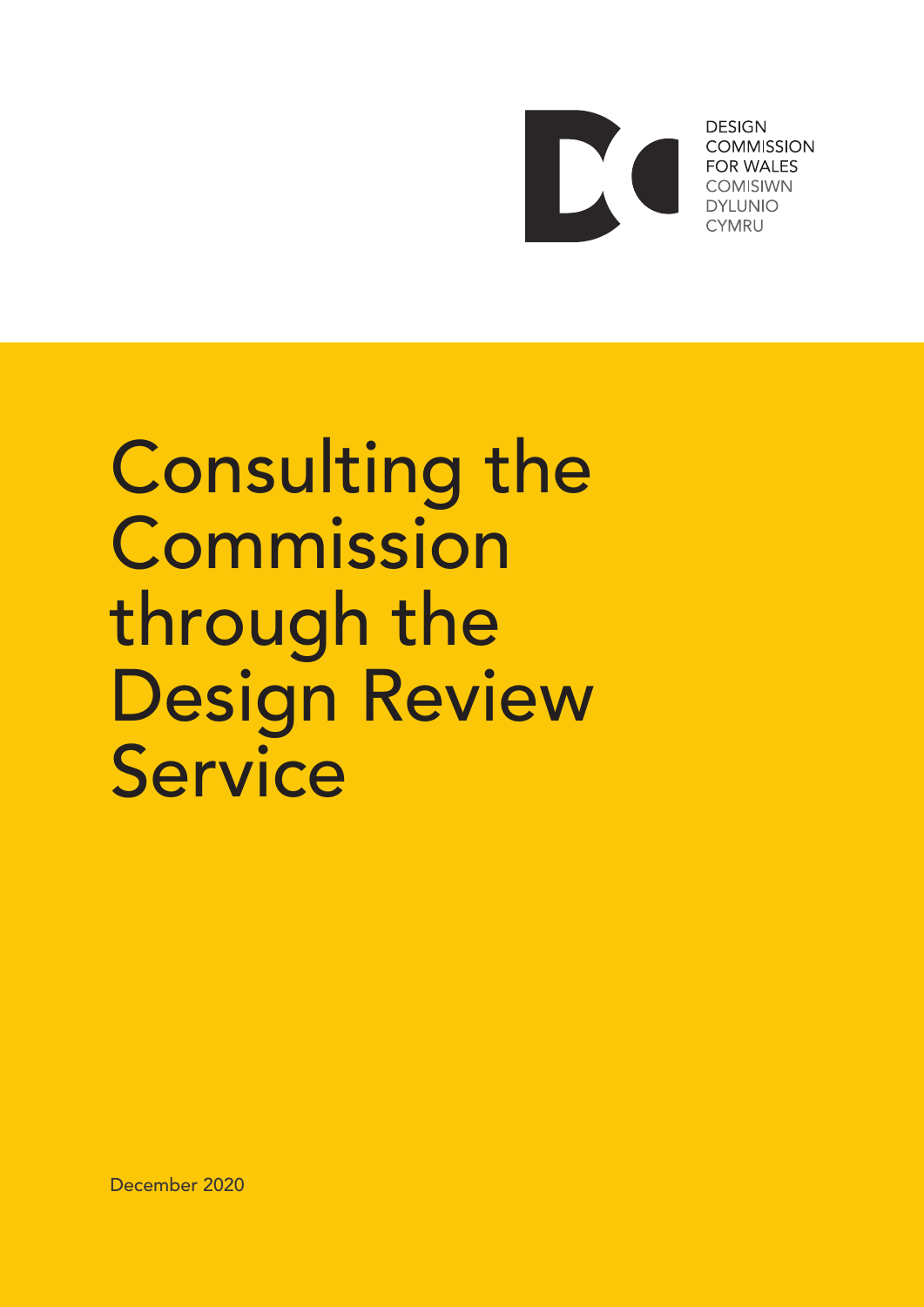Consulting the Commission through the Design Review Service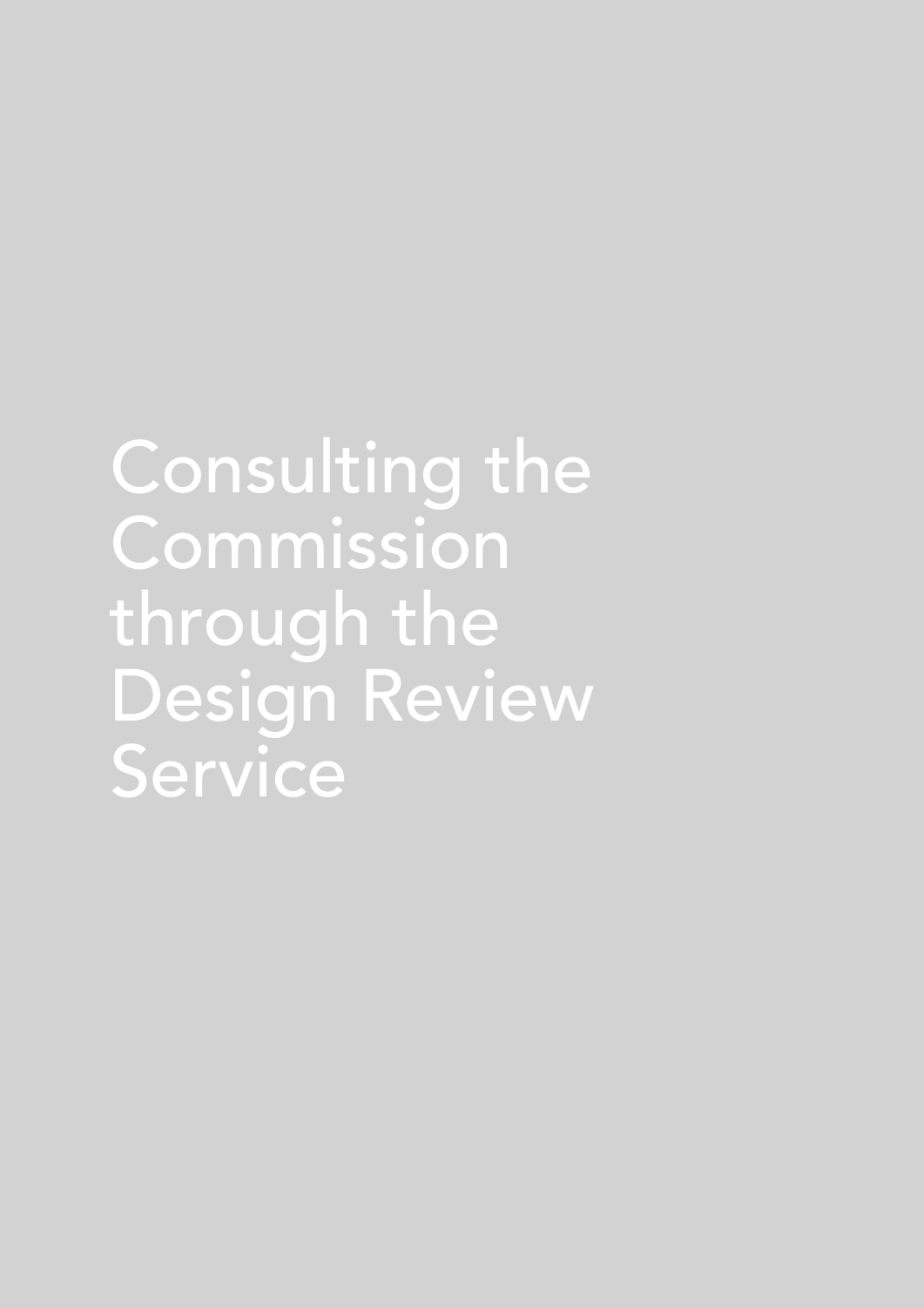# Table of contents

| $\mathbf{1}$ | Introduction                                                                  |  |
|--------------|-------------------------------------------------------------------------------|--|
| 2            | About the Design Review Service                                               |  |
| 2.1          | Overview                                                                      |  |
| 2.2          | Why consult the Commission?                                                   |  |
| 2.3          | The Design Review Panel                                                       |  |
| 2.4          | Which projects benefit from the Design Review Service?                        |  |
| 2.5          | When is the best time to consult the Commission? Early and ongoing engagement |  |
| 2.6          | Who can register a project for Design Review?                                 |  |
| 2.7          | The design approach we advocate                                               |  |
| 3            | The Design Review Process                                                     |  |
| 3.1          | The Design Review Process - before the meeting                                |  |
|              | 3.1.1 Registering a project: the important first step                         |  |
|              | 3.1.2 Cancellation policy                                                     |  |
|              | 3.1.3 Submitting pre-review information                                       |  |
|              | 3.1.4 The role of the Lead Panellist                                          |  |
|              | 3.1.5 Site visit                                                              |  |
| 3.2          | The Design Review Process - on the day                                        |  |
|              | 3.2.1 How will the meeting be structured?                                     |  |
|              | 3.2.2 Who should attend?                                                      |  |
|              | 3.2.3 Project presentation and what to bring on the day                       |  |
|              | 3.2.4 Discussion                                                              |  |
| 3.3          | The Design Review Process - after the meeting                                 |  |
|              | 3.3.1 Written Comment                                                         |  |
|              | 3.3.2 Additional information                                                  |  |
|              | 3.3.3 Confidentiality and publicity                                           |  |
|              | 3.3.4 Documentation                                                           |  |
| 4            | Welsh Government 'call in' procedures and planning inquiries of the Planning  |  |
|              | Inspectorate of England and Wales                                             |  |
| 5            | Conflicts of interest                                                         |  |
| 6            | Contact information                                                           |  |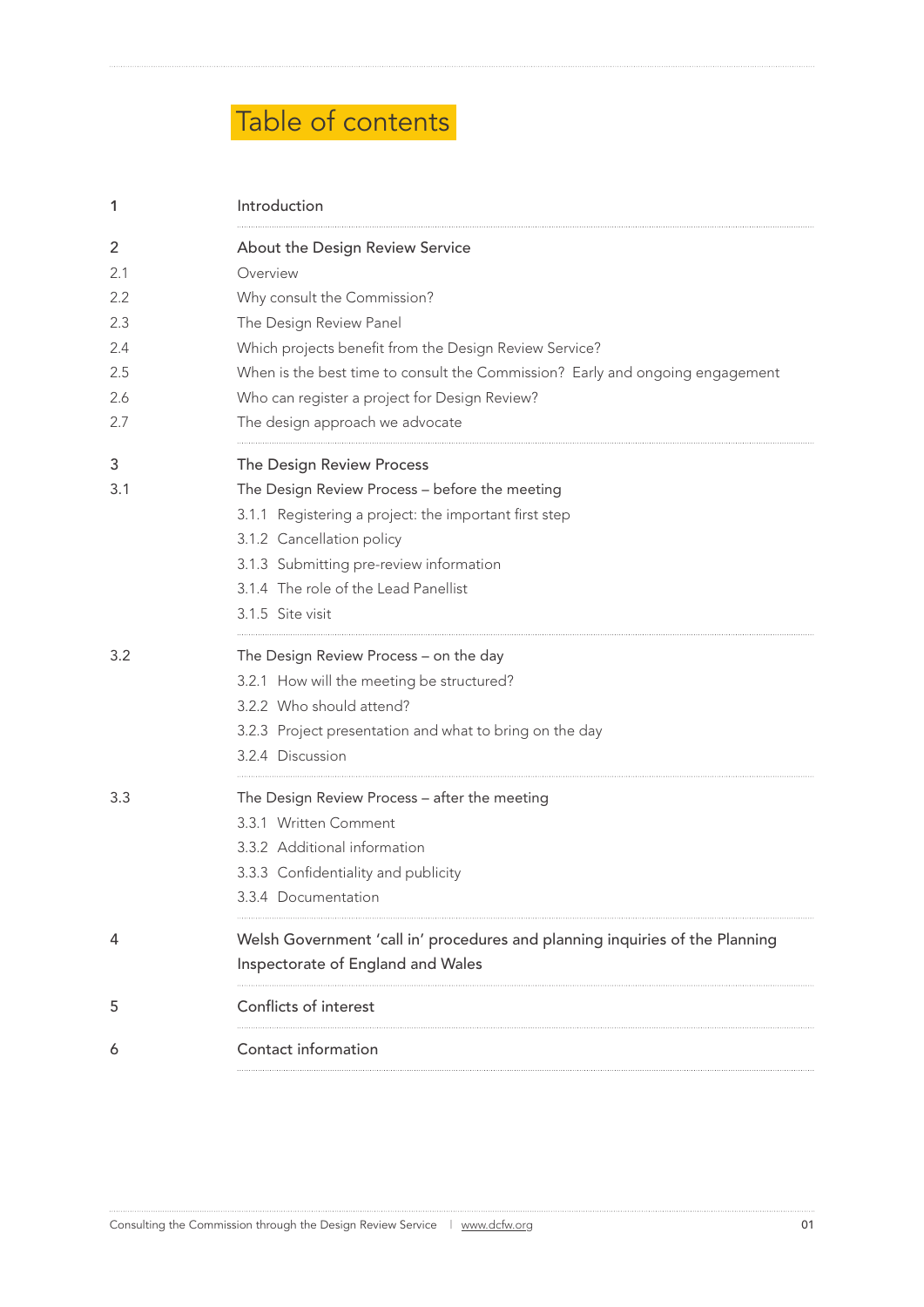# 1 Introduction

# Our vision is for a Wales that is simply a better place.

We promote good design for the built environment, across sectors, by connecting the design disciplines.

We support local planning authorities, developers and clients to capture the value of high-quality design and place-making for better outcomes and better return on investment.

We nurture design talent for a skilled workforce necessary for growth and innovation.

By promoting good design and communicating its benefits, we add value and help to support well-being and enhanced quality of life for people throughout Wales.

One of the ways we promote good design is through our national Design Review Service which provides early, strategic, and ongoing opportunities for clients, designers, developers, local planning authorities and others, to seek an independent view and draw on the Commission's multi-disciplinary expertise, to add value and maximise design quality on development proposals throughout Wales. You can find out more about our other services for Client Support, Training and other activities on our website: www.dcfw.org

This guide provides you with the information you need if you are considering using the Design Review Service or preparing for a Design Review meeting.

We are happy to help with any questions or provide further information, so please contact us at connect@dcfw.org or telephone us on +44 (0) 29 2045 1964.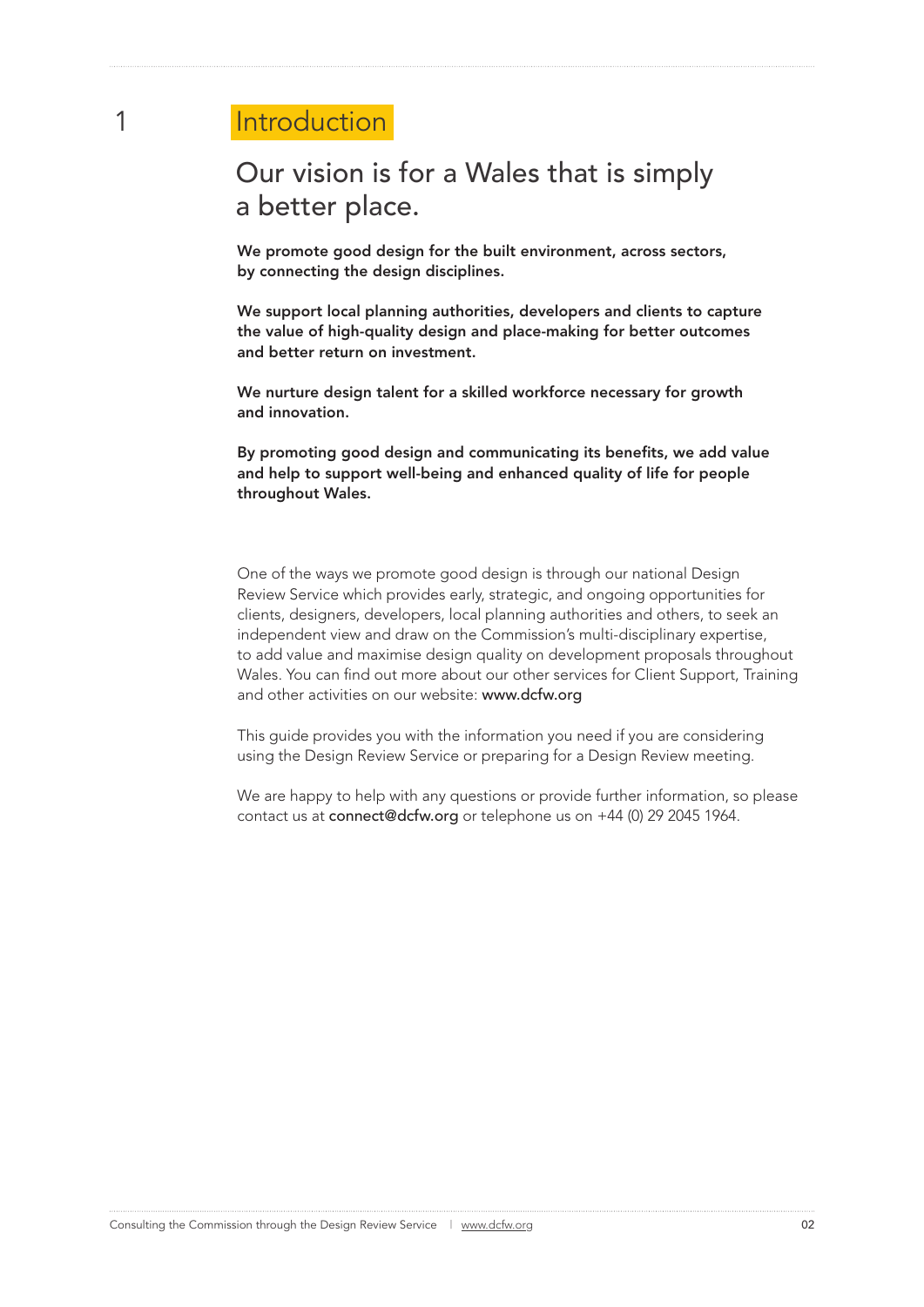# 2 About the Design Review Service

### 2.1 Overview

# The Design Review Service provides for a flexible, constructive and strategic engagement process that is recognised as robust and authoritative.

Projects are presented to the Design Commission for Wales' (DCFW) multidisciplinary panel of experts and, through constructive discussion, the Commission helps clients, developers, design teams and local planning authorities deliver the best design quality and value.

Since 2004 we have reviewed well over 500 projects of varying type and scale throughout Wales, from single dwellings in a National Park to large transport and energy infrastructure projects. The Commission's input is regularly sought and adds greatest value at the earliest stages, well in advance of public consultation and the submission of planning applications.

Early consultation with the Commission is recommended in Planning Policy Wales and is associated with good practice. We recommend and welcome early consultation and strategic, multiple reviews for very complex or significant projects.

The Commission is a non-statutory consultee. However, its comment represents material considerations in a local planning authority's determination of planning applications. DCFW's comment is recognised as authoritative by the Planning Inspectorate.



Design Review discussions in progress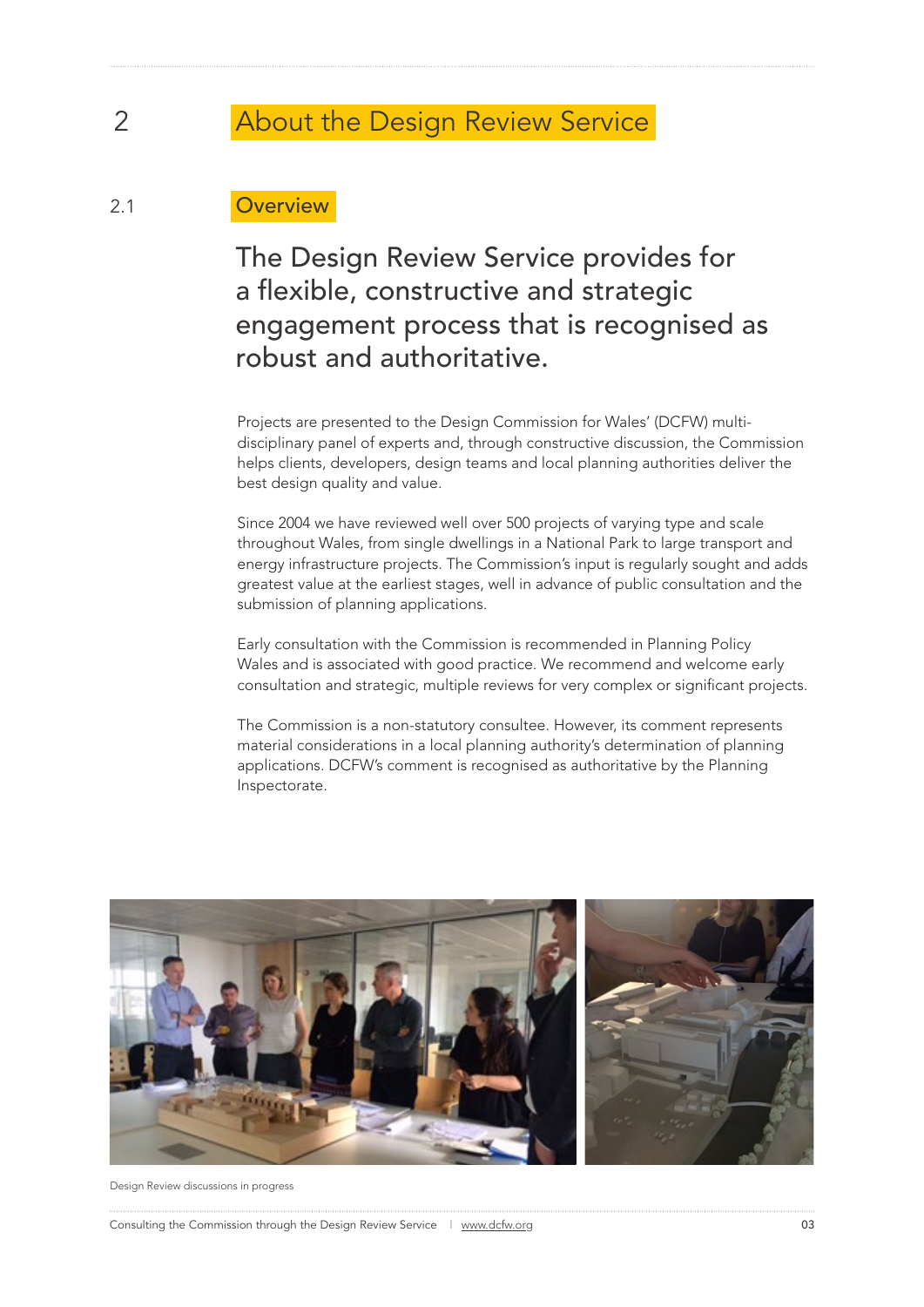### 2.2 Why consult the Commission?

DCFW's aim is for Design Review to create time for design, help reduce error, and enhance the overall design quality of development in Wales. Good design adds value in many ways and well-designed proposals will:

- Maximise efficiency and value for money
- Focus on users, maximising ease of use, accessibility, inclusiveness and public value
- Use resources and energy efficiently, contributing to carbon reduction
- Contribute to significantly improved patient recovery times in healthcare
- Contribute to healthier places
- Reduce maintenance, costly refurbishments and running costs
- Make products, places and buildings more attractive
- Add value and enhance long term public good

The expertise contributed through the Design Review Service is a constructive part of the design process. Through the Design Review Service we aim to:

- Capture early opportunities to add value by optimising design quality
- Support and encourage the delivery of genuinely sustainable places, buildings and infrastructure which enhance well-being and quality of life
- Assist local planning authorities, public bodies and other agencies to support aspiration and ambition for design quality, to strengthen their own design guidance, and review procurement approaches and development practices
- Ensure that any projects involving public funding delivery public value

The Design Review Service facilitates access to expert design input that will provide:

- Independent, practice-based professional comment
- Identification of opportunities for improvement and added value
- A breadth of expertise which may not be available to the project team, the local planning authority, or stakeholders, which may highlight opportunities that have not previously been identified
- A reasoned basis for design and procurement decisions
- Knowledge of previous and current development projects in Wales that can assist coordination, collaboration, and knowledge sharing
- An opportunity to take a step back and a fresh look at the design process to give clarity to the design story
- "Our interaction with DCFW was creative and collaborative at all stages of the process. The conversation at the review meeting was very interesting and led to changes being made to the design which the scheme has benefited from. We enjoyed the dialogue and thought it was a good example of how DCFW can help." Alun Jones - Dow Jones Architects for Maggie's South East Wales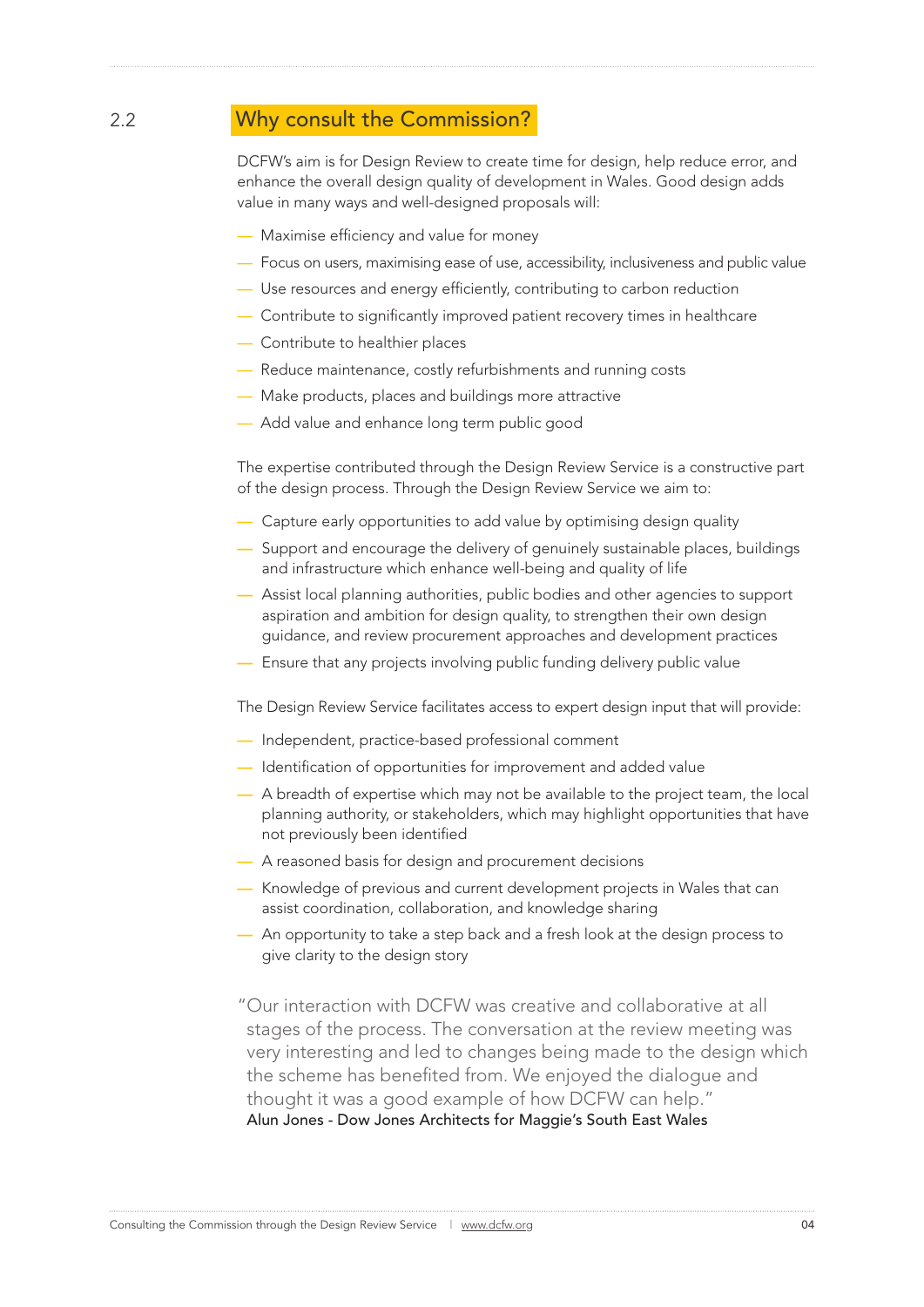### 2.3 The Design Review Panel

The Design Commission for Wales' Design Review Service draws on a panel of 38 practising professionals, each with their own specialist expertise. The multidisciplinary profile of this team means that a range of experience is available, including architecture, urban design, commercial property development, landscape, transport, energy, civil and structural engineering, sustainability, and carbon reduction, planning and environmental design.

A list of panel members is published on our website at www.dcfw.org

The Design Review Panel are appointed through competitive application and interview. Reappointments are subject to individual biennial reviews to maintain the quality of the service and ensure a balance of relevant expertise. Panellists are unpaid and collectively represent significant private sector support for DCFW's work.

As current practitioners, members of the Design Review Panel are constantly updating their knowledge and expertise. DCFW also provides training and development to continually improve the review process and to ensure that we are well informed of design innovation, developments in planning and sustainable design practice, changes to regulation and policy, new legislation, guidance, and other relevant issues. We place great emphasis on learning from the review process and sharing the experience and knowledge we gather.



Design review discussions in progress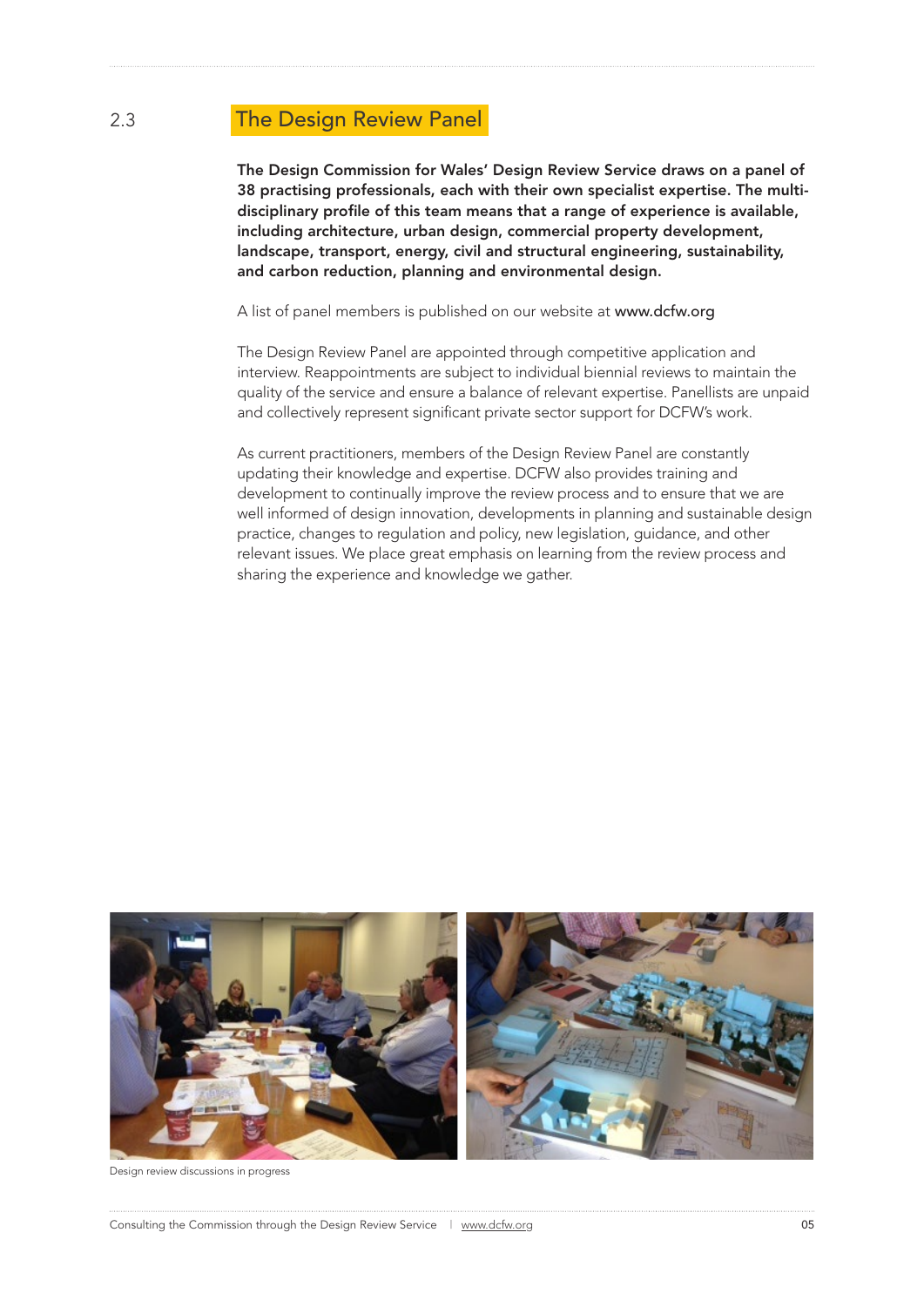## 2.4 Which projects can benefit from the Design Review Service?

Our Review service is open to anyone and is operated in the context of our commitment to good place-making and to the objectives of the Well-being of Future Generations Act Wales. The Commission reviews schemes which:

- Are significant because of their site and/or context
- Are significant because of their size, complexity, or public impact
- Exemplify persistent design problems facing developers, local planning authorities or community and neighbourhood groups

We consider projects of varying type and scale throughout Wales including:

- Strategic sites, masterplans, and urban design frameworks
- Village, town, and city centre regeneration
- Public realm and landscape projects
- Heritage, conservation, and cultural projects
- Individual buildings
- Residential and mixed-use developments
- Healthcare, schools, and public service buildings
- Transport and energy infrastructure projects

The significance or impact of a project can belie its scale. Smaller projects are equally important to us where there is potential for significant impact.

Local authorities may use the service to workshop and test masterplan proposals and/or strategic development opportunities.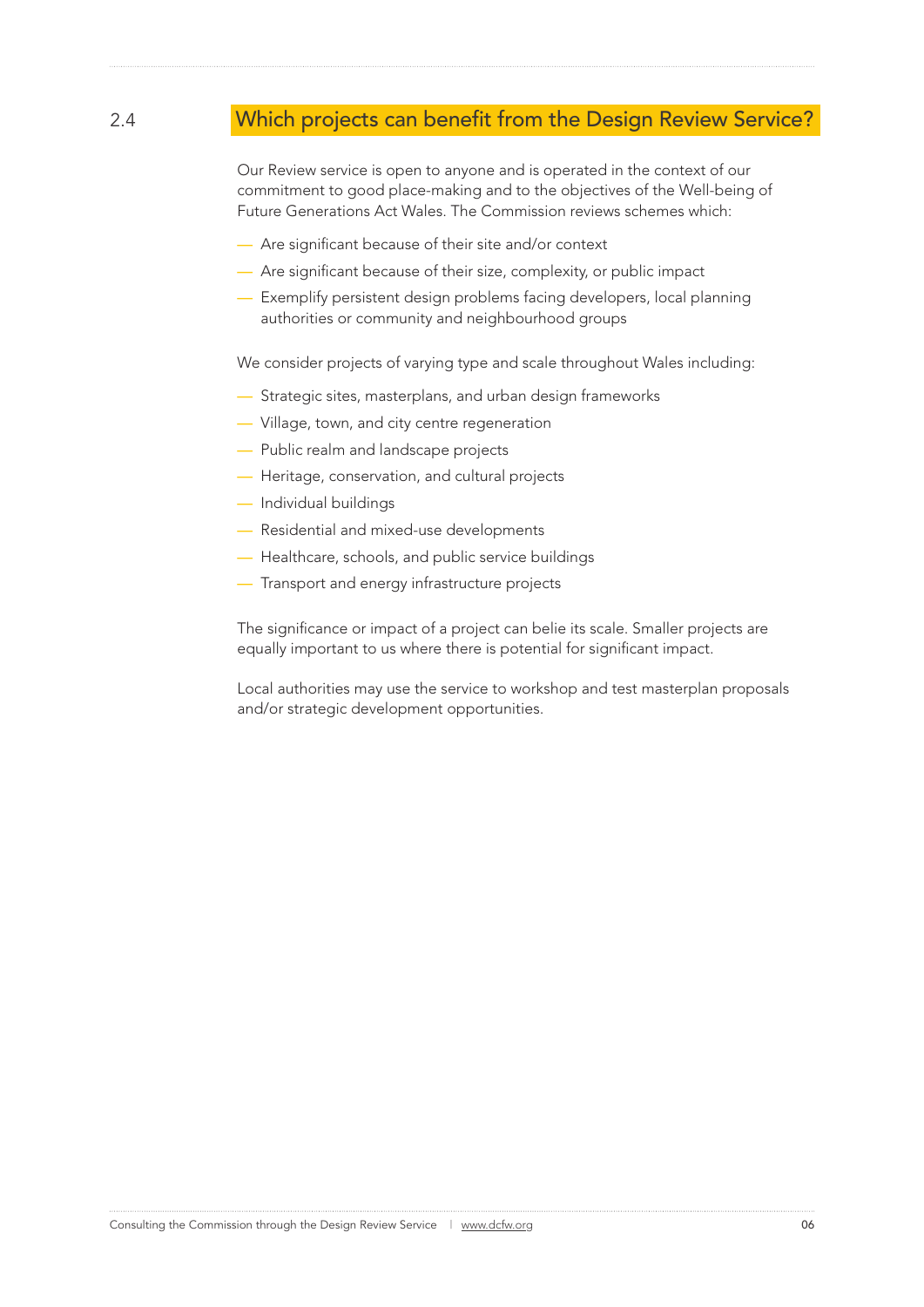### 2.4 When is the best time to consult the Commission? Early and ongoing engagement

Cost/value graph shows how engagement at an early stage in the design process can add value, whereas late identification of design issues can be or design issues can be<br>costly and cause delays **Amount** 



Early engagement is essential to maximise the benefits of Design Review. When proposals are at a formative stage the expertise available through the Commission can be most effective as a constructive part of the design process. The early stages of design development and decision making offer the greatest opportunities for securing good quality, adding value and avoiding the costs of re-working or making changes later. Typically, this will be early in the pre-application stage, during RIBA Stage 2 Concept Design, once strategic design approaches have been defined.

Early consultation with the Commission is recommended in *Planning Policy Wales (PPW10)* and *Technical Advice Note 12: Design (TAN 12)*. You can find links to these documents on page 24 of this publication.

Please note, that Design Review should not be seen as a substitute for preapplication consultation with the local planning authority.

For strategic sites, complex or larger scale projects, Developments of National Significance (DNS), Nationally Significant Infrastructure Projects (NSIPs), transport or other infrastructure we recommend an initial scoping meeting to establish the nature and needs of the project, the timescale within which you are working and how the Commission can best assist.

The Commission welcomes longer term engagement and may review a project several times through its design and development process. Teams are welcome to return when it is clear that additional reviews would be helpful.

The Design Review Service is flexible and, whilst a minimum number of meetings each month are planned in advance, we regularly supplement these to accommodate projects in a timely manner and to allow for longer term engagement, full or half day sessions sometimes for individual schemes. We also offer our services online and via a range of video conferencing facilities.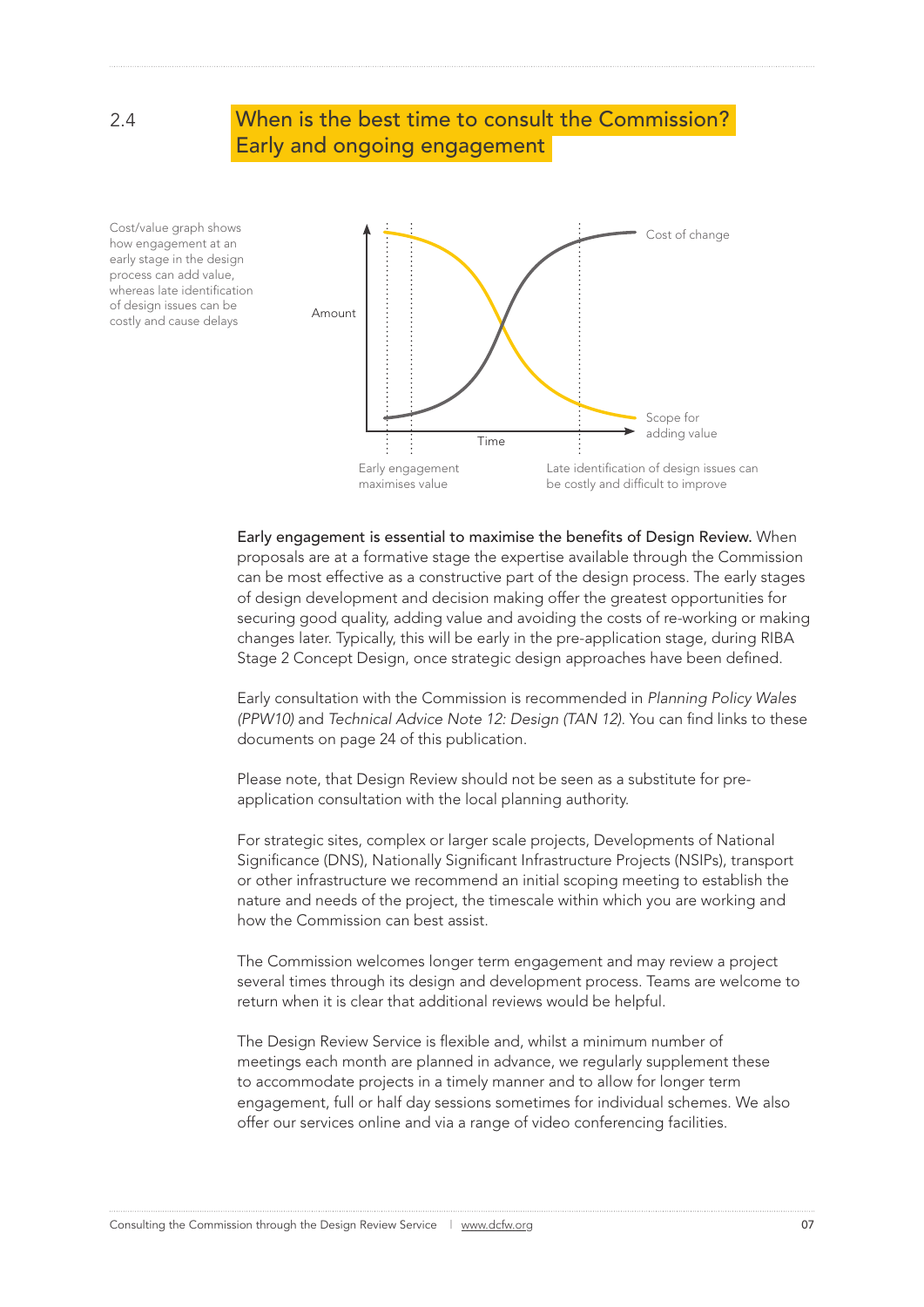*Please Note: In order to ensure the privacy of all attendees and to meet GDPR requirements DCFW does not record video conferenced meetings regardless of which platform is used (Zoom, MSTeams, Webex etc). Neither does DCFW authorise any attending person or party to record all or part of any meeting.*

*Design Review Reports that are generated following a review meeting are not intended as a set of minutes, rather a constructive precis of the Panel's position in regard to issues discussed during the meeting.*

In the first instance, we strongly recommend that you telephone or email us so that we can register your project and discuss what form of engagement will work best for your scheme.

### 2.6 Who can register a project for Design Review?

The service is available for developers, clients, designers, planning authorities, stakeholders and other public bodies, community groups or members of the public who wish to seek an independent expert view, and to draw upon the expertise of the Commission. Any of the above can benefit from review, request that DCFW be consulted and in most cases register a project for Design Review.

In all cases a review is carried out ideally with the client, design team and local authority present. At times, the Commission may decline to review a project which is too far advanced in the process or where there is little scope to add value.

If you are involved in a project which you think would benefit from the Design Review Service, please contact us to discuss your project and register for a review meeting.

'The Design Commission for Wales provides a free Design Review Service, which allows early consultation with its independent expert panel. The Commission also publishes case studies and produces good practice guides on design related issues, which may be useful for pre-application discussions.'

p. 13, *Practice Guide: Realising the potential of pre-application discussions*, published by the Welsh Government in May 2012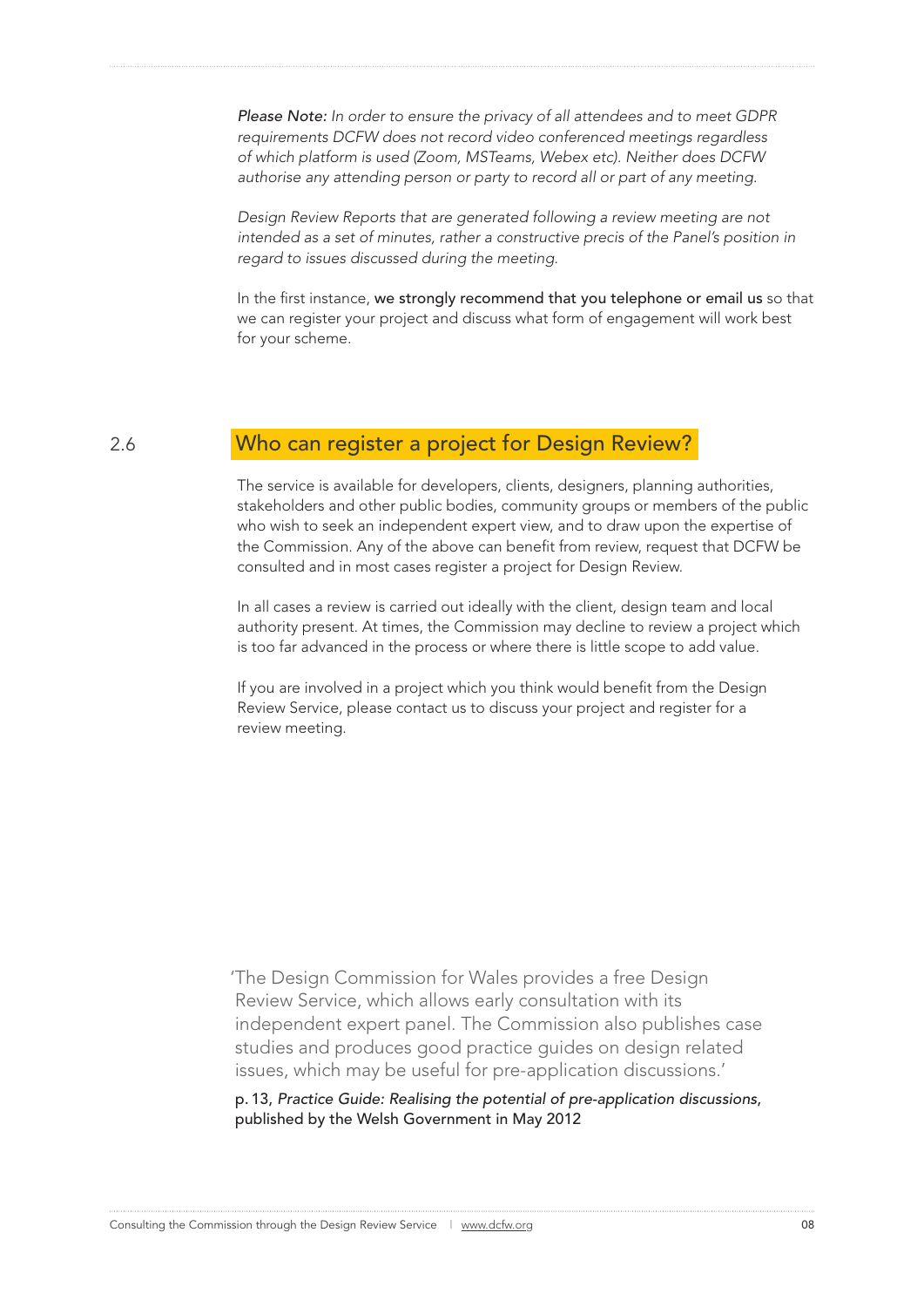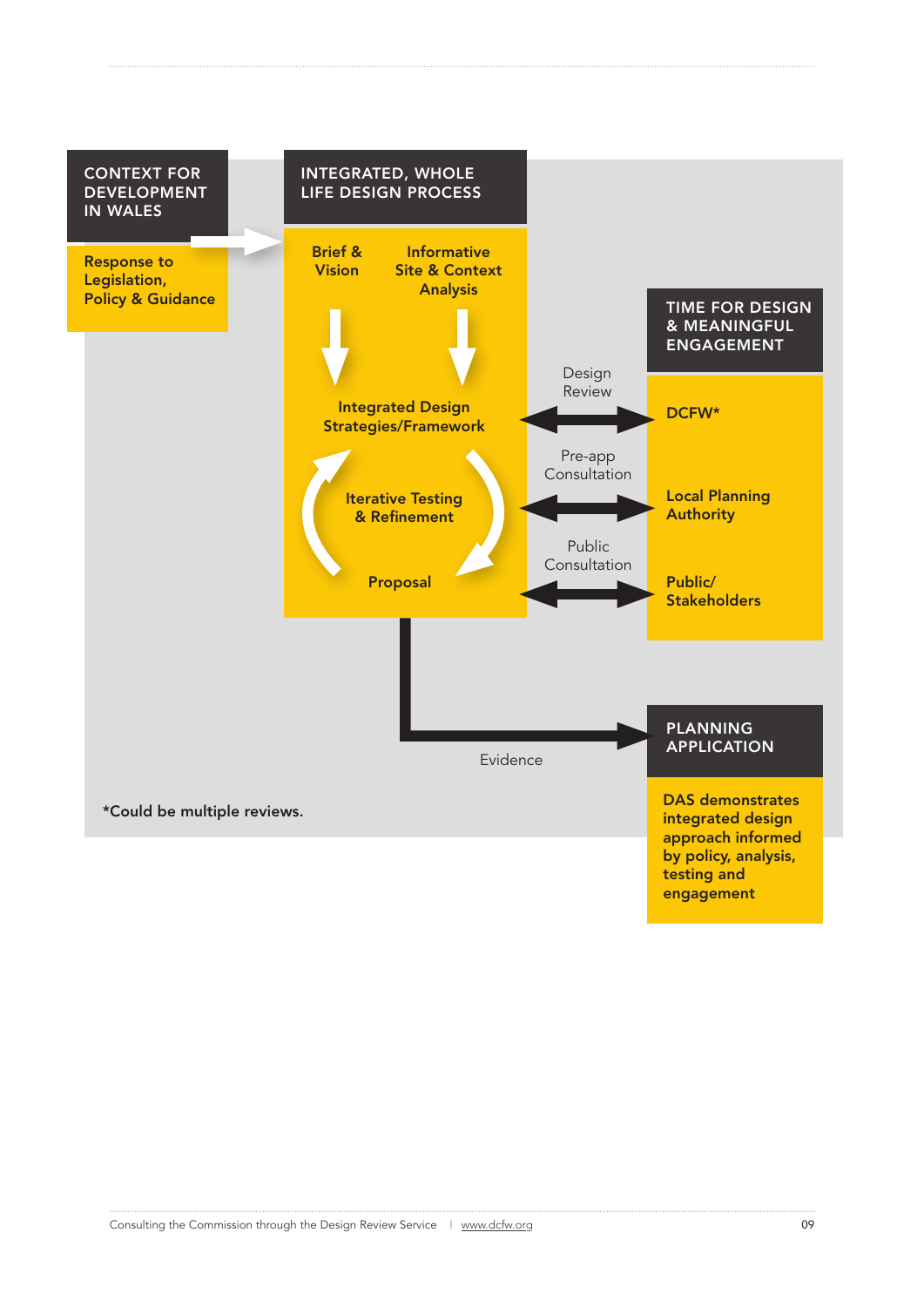# 2.7 The design approach we advocate

#### 2.7.1 **Response to legislation, policy and guidance**

DCFW's approach to evaluating design quality is independent, expert and informed by relevant Welsh Government legislation, national and local planning policy, guidance, and standards. These set the context for development in Wales and encourage good design practice. At Design Review we look for evidence that proposals are being designed in response to the following:

| <b>Legislation, Policy &amp; Guidance</b>                                  | <b>Design Response</b>                                                                                                                                                                                                                                                  |
|----------------------------------------------------------------------------|-------------------------------------------------------------------------------------------------------------------------------------------------------------------------------------------------------------------------------------------------------------------------|
| Planning (Wales) Act 2015                                                  | Planning context and process                                                                                                                                                                                                                                            |
| Well-being of Future Generations (Wales) Act 2015                          | Responds to Seven Well-being Goals:<br>- A prosperous Wales<br>- A resilient Wales<br>- A healthier Wales<br>- A more equal Wales<br>- A Wales of cohesive communities<br>- A Wales of vibrant culture and thriving<br>Welsh language<br>- A globally responsible Wales |
|                                                                            | Upholds the Five Ways of Working:<br>- Long term<br>- Prevention<br>- Integration<br>- Collaborations<br>- Involvement                                                                                                                                                  |
| Active Travel (Wales) Act 2013                                             | Improve opportunities for cycling and walking<br>for everyday journeys                                                                                                                                                                                                  |
| Equality Act 2010                                                          | Promote equal opportunities for all                                                                                                                                                                                                                                     |
| Planning Policy Wales 10                                                   | Land use planning<br>Excellent place-making<br>Sustainability through good design and planning                                                                                                                                                                          |
| Technical Advice Note (TAN) 12: Design                                     | Sustainability through good design                                                                                                                                                                                                                                      |
| TAN 18: Transport                                                          | Efficient, sustainable, healthy transport systems                                                                                                                                                                                                                       |
| Practice Guide: realising the potential of pre-<br>application discussions | Informed by discussion with local planning authority                                                                                                                                                                                                                    |
| Site and Context Analysis Guide:<br>Capturing the value of a site          | Early, informative analysis of site and guidance                                                                                                                                                                                                                        |
| Practice Guidance: Planning for Sustainable Buildings                      | Integrated approach to sustainable design<br>and planning                                                                                                                                                                                                               |
| Inclusive Design in the Built Environment                                  | Design for all                                                                                                                                                                                                                                                          |
| Manual for Streets Volumes   & II                                          | People orientated streets                                                                                                                                                                                                                                               |
| Design Guidance: Active Travel (Wales) Act                                 | Better opportunities for cycling and walking for<br>everyday journeys                                                                                                                                                                                                   |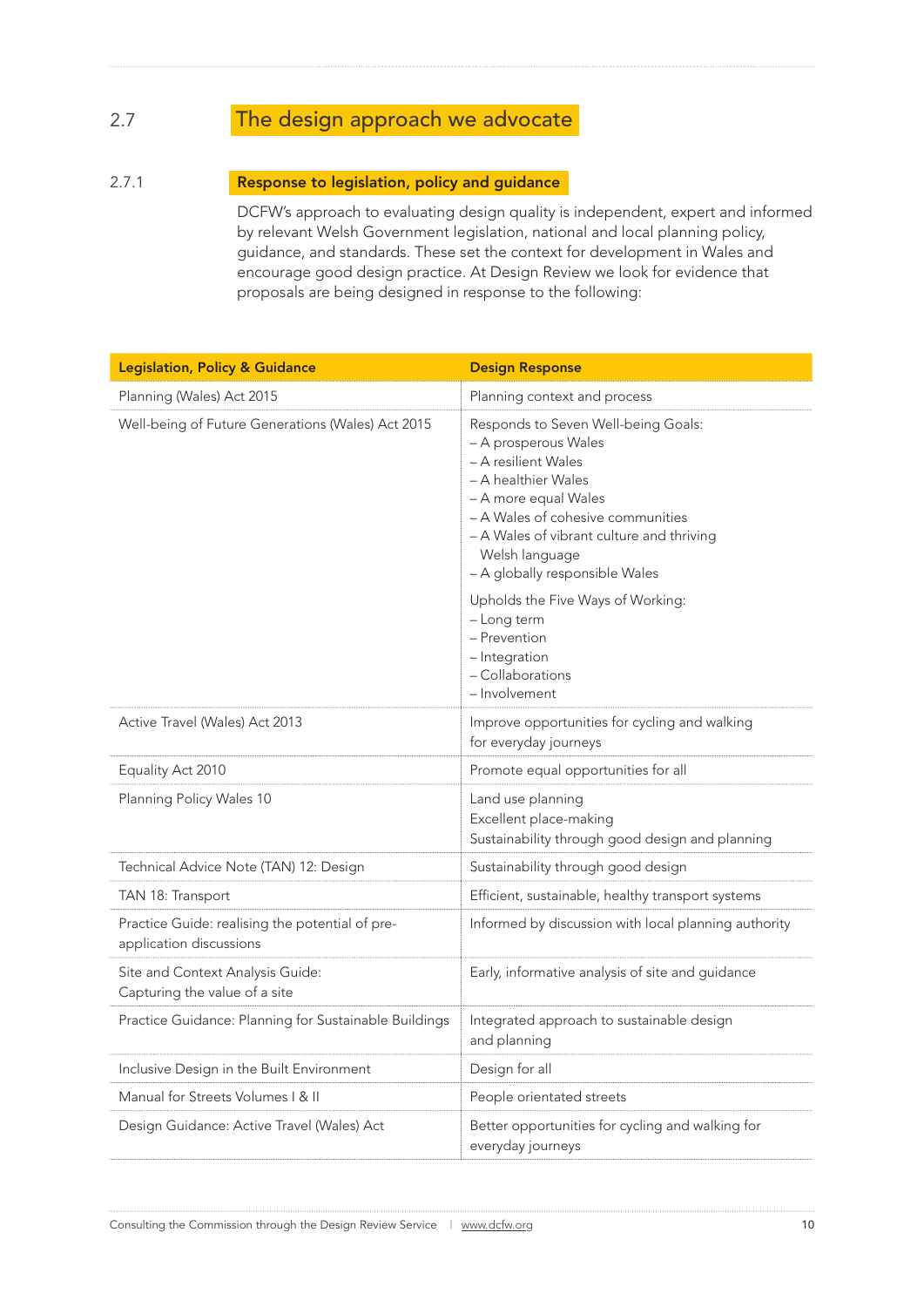#### 2.7.2 **Integrated, whole-life design**

The Commission advocates an integrated approach to design rather than separate consideration of different issues. To achieve this, different expertise is needed in an integrated design team from the outset, including architects, landscape architects, urban designers, environmental designers, engineers, and cost consultants.

Good design is not only about what a building, space or place looks like, but also how well it performs. The design of landscape and public realm is equally important as the design of buildings, and the relationship between the two is crucial. Environmental design and engineering cannot be effectively added to a project at a later stage of the design process.

We advocate maximising the 'whole life' value of a development by promoting sustainable design that:

- Reinforces social cohesion and a sense of community
- Contributes to economic prosperity
- Minimises negative environmental impact
- Contributes to de-carbonisation
- Contributes to health and well-being
- Enhances long-term public value
- Enhances place identity/sense of place*.*

#### 2.7.3 Time for design and meaningful engagement

To achieve best quality and value, sufficient time is required for design and meaningful engagement.

From experience, the Commission knows that investing in the early design stages and allowing time for an iterative process of analysis and testing leads to better design and helps minimise risks and cost later in the project.

The Planning (Wales) Act 2015 introduced a statutory period of Public Consultation prior to the submission of a planning application. Public consultation and engagement with other stakeholders is only meaningful if it informs the design process. This requires time to analyse feedback and incorporate changes before a planning application is made. The Commission will expect this to be fully programmed.

'Good design can save money, reduce risks, add value, deliver more projects on time and create infrastructure that looks good and works well for everyone. All nationally significant infrastructure projects should have a board level design champion, and use an independent design panel to maximise the value provided by the infrastructure.'

Assessment Report of the UK National Infrastructure Commission 2018, Chaired by Sir John Armitt, CBE FREng, former chair of the Olympic Delivery Authority and President of the Institution of Civil Engineers 2015-16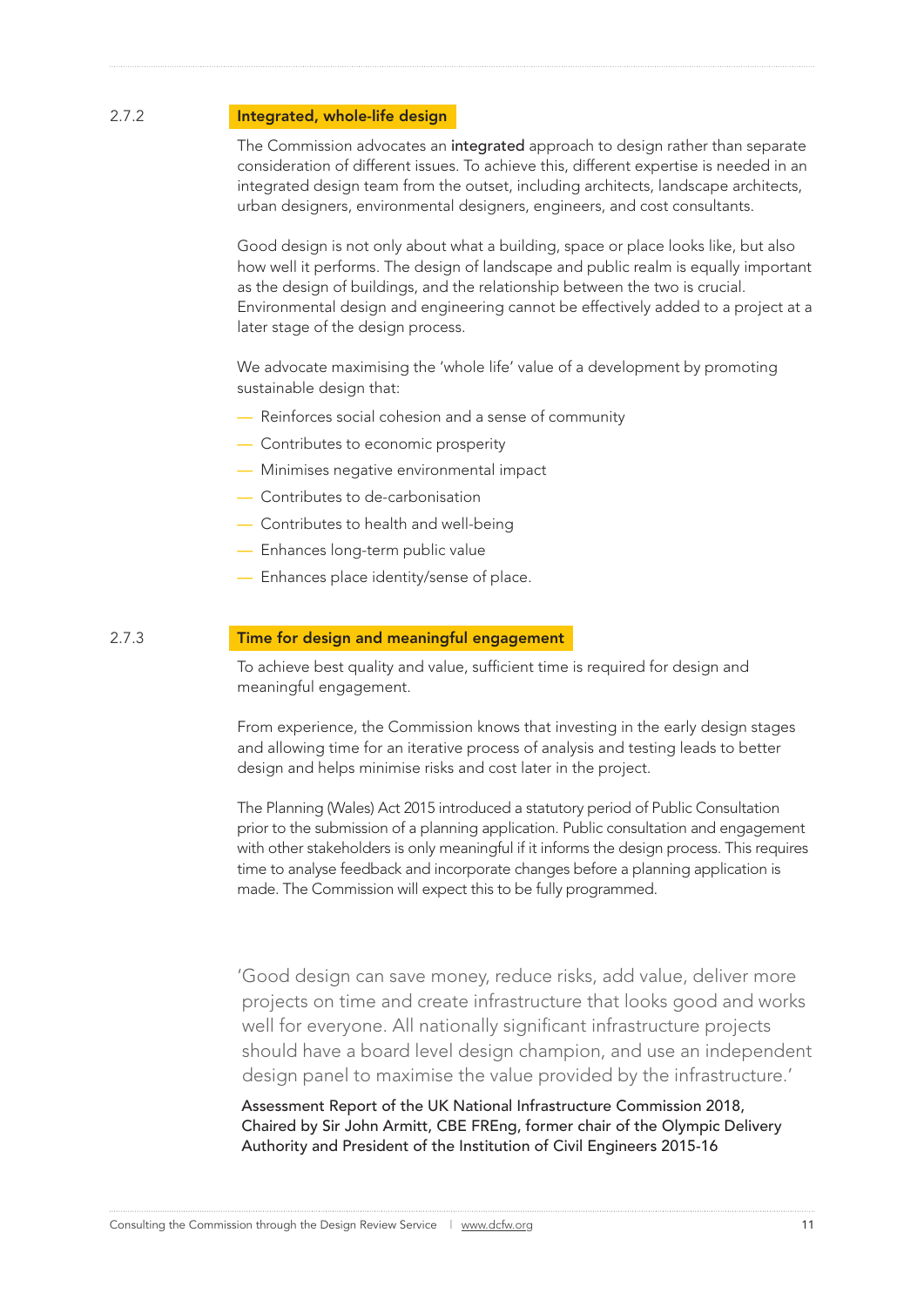# 3 The Design Review Process



### 3.1 The Design Review Process – before the meeting

#### 3.1.1 Registering a project: the important first step

The first step in the process is to register your scheme so that we have basic information about the proposal and understand its nature, planning status and timescales. Please call or email us to obtain a registration document at the earliest opportunity. Email connect@dcfw.org or Telephone +44 (0) 29 2045 1964.

Once a completed registration document is received, we will contact you about your project and programme to arrange how much time and how many meetings you may need and when they should take place..

We cannot make any arrangements until the scheme is registered. Completing *and returning your registration is the first step required.*

#### 3.1.2 Cancellation policy

DCFW's preparation for consultation through the Design Review Service is intensive and requires significant administration resources and agreeing the diary commitments of many professionals.

For this reason, once you have confirmed, we operate a cut-off date for cancellation which falls two weeks before the review. We will advise you of the cut-off date when we confirm arrangements with you. We will aim to re-arrange meetings only if we are informed of changes or cancellation before the cut-off date.

Cancellation on or after the cut-off date, will attract a £500 administration charge.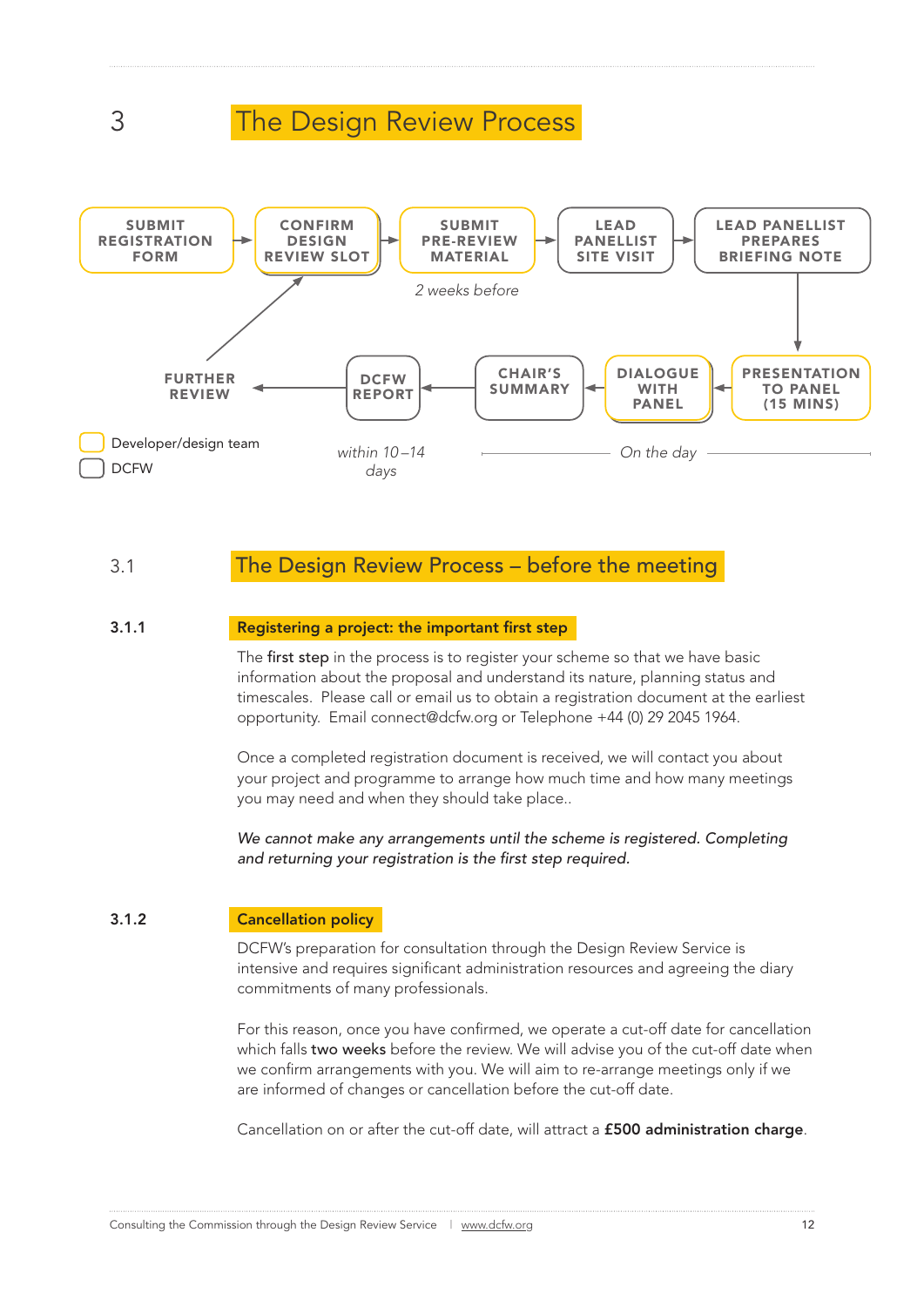#### 3.1.3 Submitting pre-review information

You will need to submit a package of pre-review material to DCFW two weeks in advance of the date of the meeting. We will confirm the date by which this information is needed when we confirm your meeting date and time. We will need one hard copy and one electronic copy of the pre-review information.

The purpose of submitting pre-review material is to enable the DCFW team to understand the context and proposals. This understanding is useful for our site visit and aids a constructive, in-depth discussion at the review meeting.

The material and information you provide will reflect the stage of development of your project - we understand that design processes remain fluid and are likely to change. The material should be concise but clearly communicate the fundamentals of the project and the approach being taken. The level and type of information will depend on the scale and nature of the scheme, but as a guide for most projects you should include:

#### — An outline of the project vision, objectives, and brief

- A location plan and existing site layout (this helps facilitate a site visit)
- Plans, sections, and elevations that show context (structures and landscape) larger bullet?
- Relevant analysis of site and context, showing how this has informed the design approach
- Plans showing how the design has developed and why
- Strategy drawings to show your approach to:
	- access and movement
	- environmental design for comfort and sustainability
	- layout, density, and orientation
	- landscape design
	- form and massing etc.
- Current plans, sections and elevations for the proposal showing context. All plan drawings should clearly indicate a north point and contain a scale bar.

 — A clear, concise draft Design and Access Statement (DAS) if applicable. This should be visually rich and explain the design approach through diagrams and drawings rather than text. Please refer to *Design and Access Statements in Wales*, published by Welsh Government

> Any precedent images used within the presentation should cite the name of the architect, the project name, and the project location.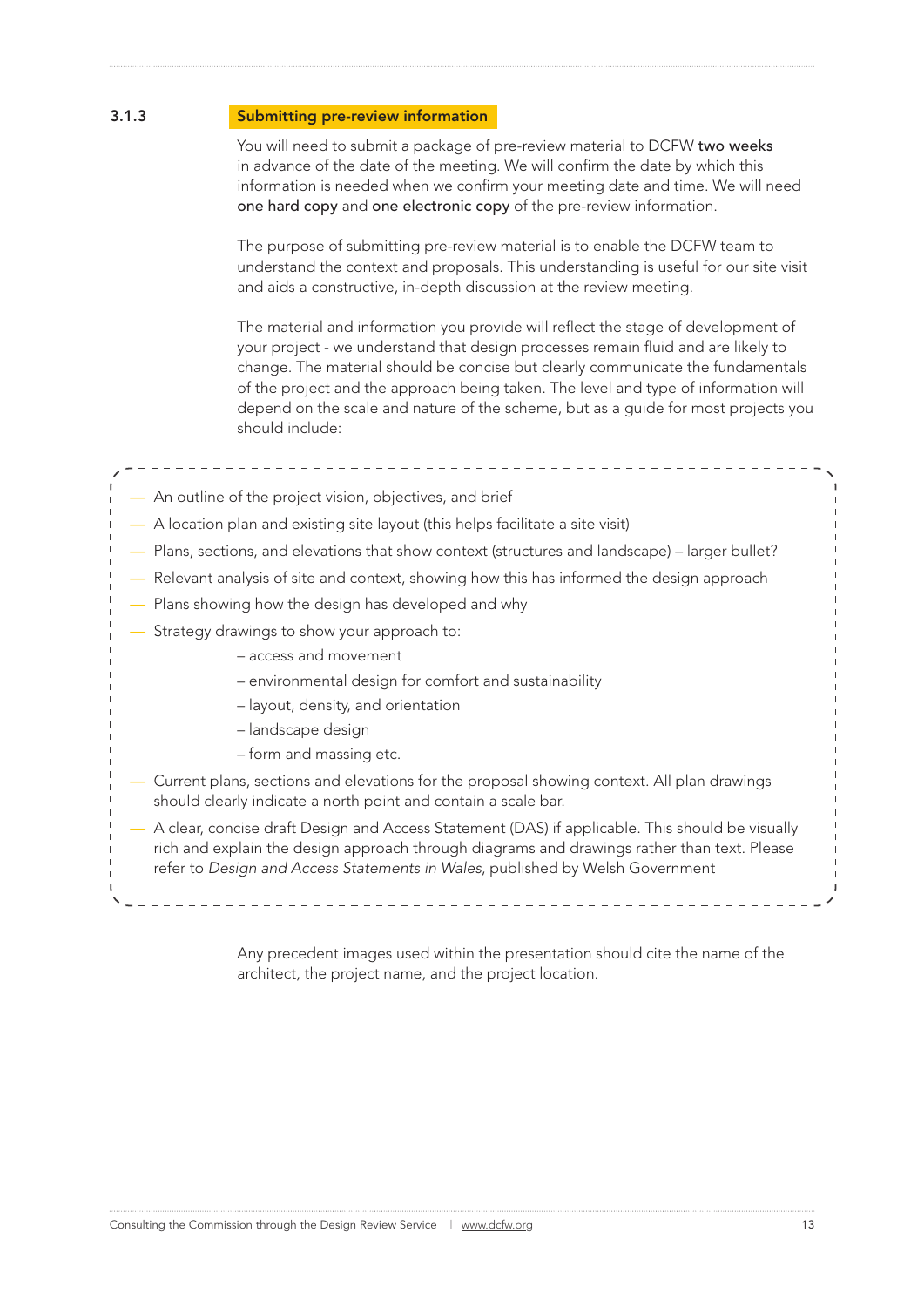Materials and information for significant infrastructure projects should include what is listed above, as well as:

#### 1 Key facts

- Simple outline project programme showing key dates and work stages from project start to anticipated completion of construction
- Project brief and objectives, including any wider aspirations or standards to be achieved (e.g. associated developments by other parties, CEEQUAL etc).
- Details of the consenting process e.g. planning application, Development Consent Order (DCO), Transport & Works Act Orders (TWAO), and relevant consenting authority, and a succinct outline of key applicable policies
- Expected source of funding and status (e.g. subject to further decision, must be spent by specific date, etc.)
- Current client, consultant, and contractor team

#### 2 Analysis

- Site location plan
- Site 'as existing'drawings (plans, sections, elevations as appropriate to explain current topography, landscape and structures)
- Relevant analysis of site and context, showing how this has informed your design strategy

#### 3 Strategy

2D and 3D diagrams and illustrations to show your approach to:

- Routes for people, transport modes, vehicles, and transport systems
- Where new works are located and why
- Layout, scale, form, and visual impact of the design
- Social and environmental impact (including energy and embodied carbon)
- Landscape design
- Any temporary works and future re-instatement
- Appropriate changes to existing infrastructure (especially where the new works replace or supplement existing provision)

#### 4 Design proposals

- Plans, sections and elevations of the proposals, location and General Arrangement drawings
- 3d images of the proposals, showing context (where tree-planting is significant images should show 'year 1' and views after substantial tree growth)
- Design Statement, which should include information from all items shown above. It should be visually rich and explain the design approach through diagrams and drawings rather than text. It should not duplicate the contents of any Planning Statement that considers detailed aspects of planning policy

The type of 'Design and Access Statement' used for detailed planning applications for buildings may not be a strict requirement for all consent processes, but we strongly encourage preparation of clear, visually rich design statements and design intent documents for all infrastructure projects.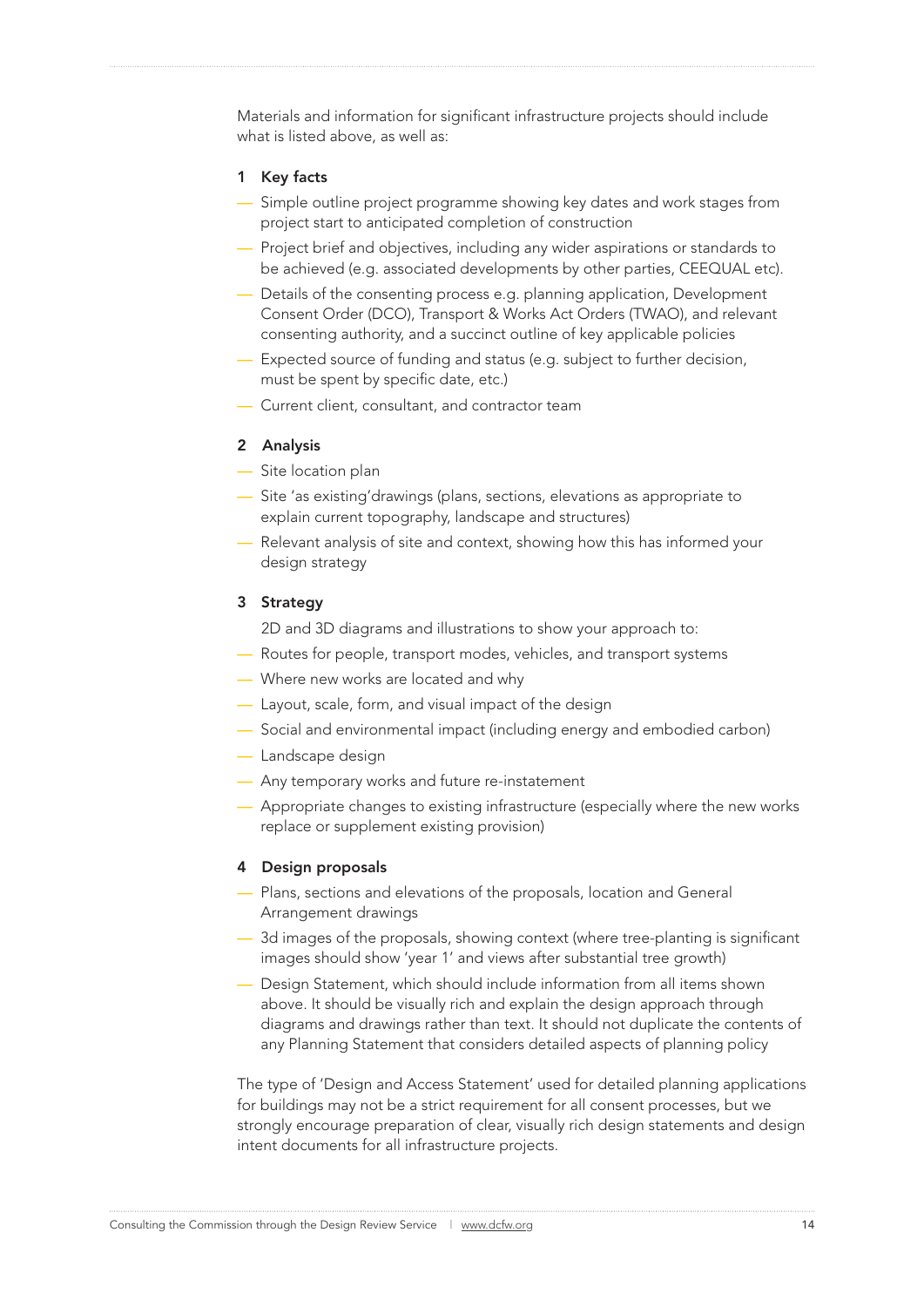#### 3.1.4 The role of the Lead Panellist

One of our Design Review panellists will lead the review of your project. They will make a site visit and study the material you send prior to the meeting, identifying key design issues where quality can be enhanced, performance and user experience improved, and value added. They will lead the dialogue and discussion around these key points at the Design Review meeting. The lead panellist will share observation and importantly open up the dialogue at the outset of the discussion.

#### 3.1.5 Site visit

To enable the lead panellist's site visit, contact details and information regarding limitations or special access arrangements related to the site must be provided in your registration document.

If you arrange to meet a member of the DCFW team on site, discussion must be restricted to clarifying the pre-review material and NOT pre-empting the review meeting or making a promotional case for the scheme.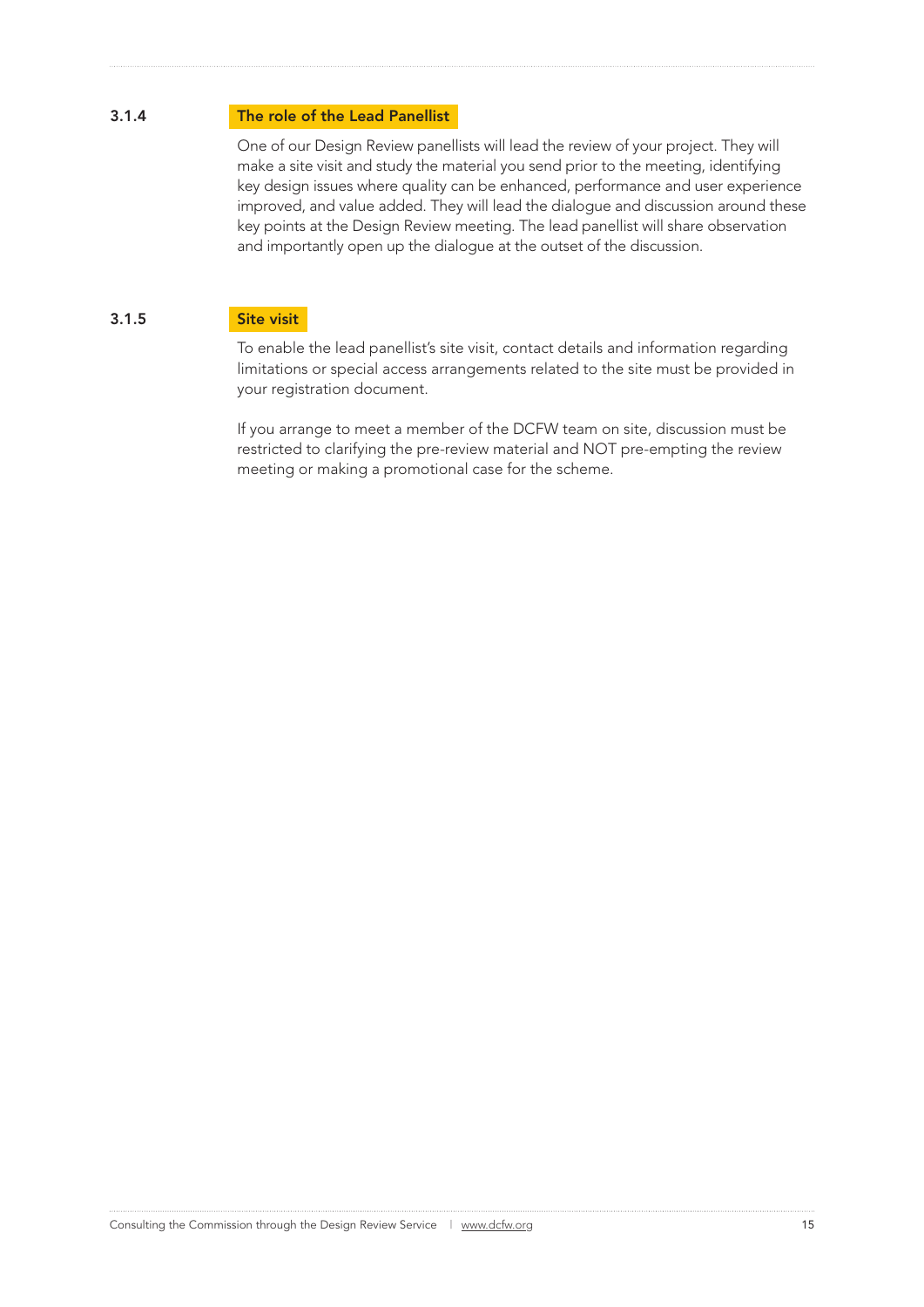### 3.2 The Design Review Process – on the day

#### 3.2.1 How will the meeting be structured?

Your review meeting will follow the same structure where you and your team join us online or in person. The diagram shows how a typical Design Review meeting is structured:

DCFW DESIGN REVIEW PANEL SCHEME BRIEFING

#### PRESENTING TEAM AND PLANNING AUTHORITY INVITED INTO MEETING ROOM

SET UP PRESENTATION MATERIAL AS REQUIRED

WELCOME FROM DESIGN REVIEW CHAIR AND INTRODUCTIONS

SCHEME PRESENTATION - TYPICALLY 15 MINUTES – OR LONGER DEPENDENT ON YOUR PROPOSAL

 CONSTRUCTIVE DISCUSSION – 1 HOUR/2HRS/HALF DAY DEPENDENT ON PROPOSALS

DESIGN REVIEW CHAIR'S SUMMARY

PRESENTING TEAM AND PLANNING AUTHORITY LEAVE

#### DCFW DESIGN REVIEW PANEL CONCLUDING DISCUSSION

Very large or complex schemes may be given more time, and this will have been discussed when you registered the project. You will be advised in advance of the timings for your meeting and provided with all the details you need if you are joining us online.

*Please Note: In order to ensure the privacy of all attendees and to meet GDPR requirements DCFW does not record video conferenced meetings regardless of which platform is used (Zoom, MSTeams, Webex etc). Neither does DCFW authorise any attending person or party to record all or part of any meeting.*

*Design Review Reports that are generated following a review meeting are not*  intended as a set of minutes, rather a constructive precis of the Panel's position in *regard to issues discussed during the meeting.*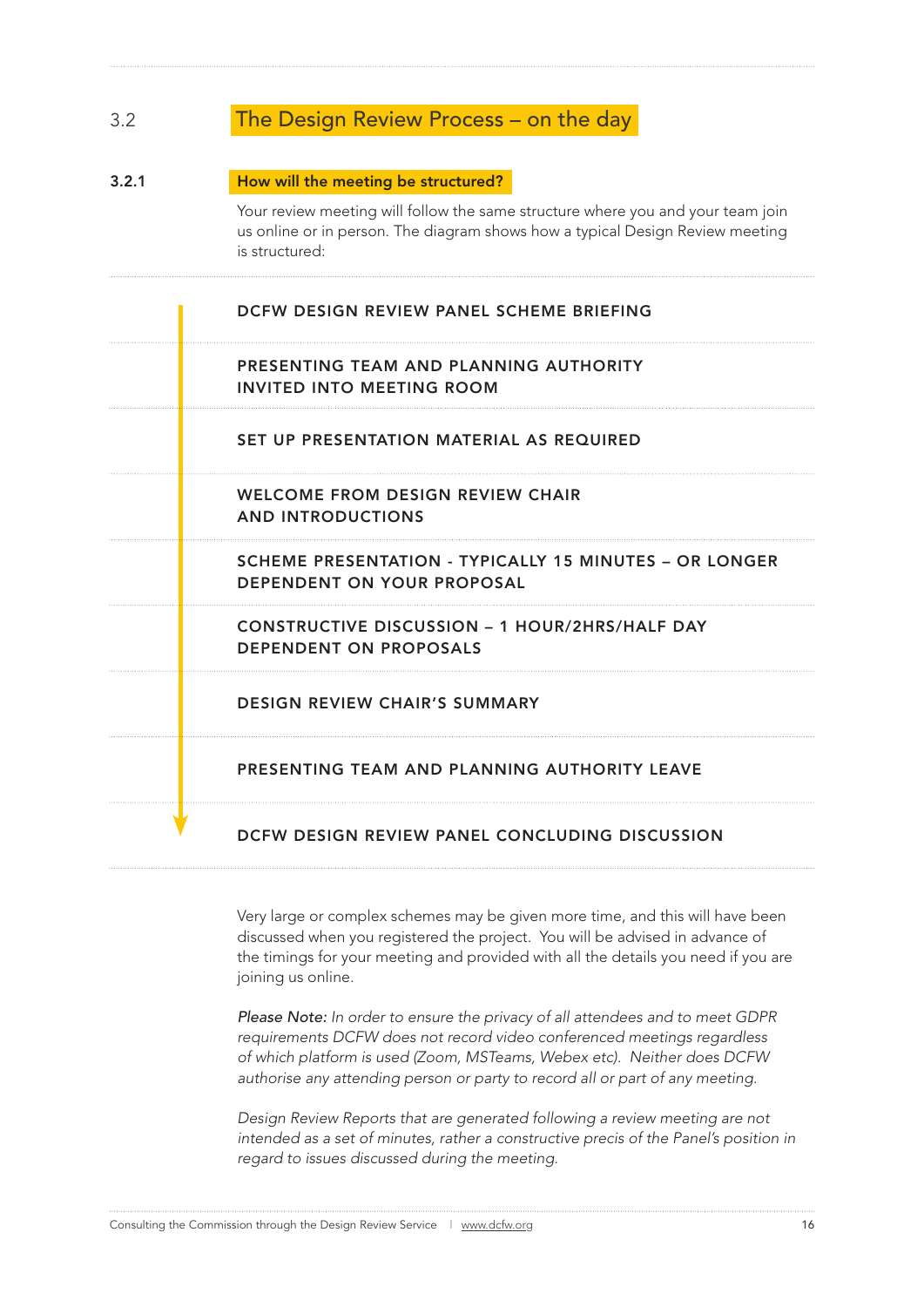#### 3.2.2 Who should attend?

It is most beneficial if the meeting is attended by:

- client/developer
- key members of the design team
- planning consultant
- local planning authority
- other significant stakeholders

DCFW will usually invite a representative of the local planning authority to the meeting and to provide a written Planning Context Briefing in advance, in order that we are aware of their views and any concerns.

It is usual that approximately five representatives of DCFW's Design Review Panel will be present, including at least one of our Design and Place Advisors from the staff team, as well as our Chief Executive. One of the panellists will chair the meeting.

Occasionally, observers may be present to observe the process for professional development purposes, practice experience or study. DCFW has robust protocols for observers that apply for all projects, especially where teams have requested confidential consultation.

#### 3.2.3 Presenting your scheme and what to bring on the day

Following a welcome from the Chair and introductions, you will need to clearly and succinctly communicate your current development proposals and the process you took to get there. You will usually be allocated 15 minutes to do this, dependent on your proposal. It is important to keep to time, as the value of the meeting is in the discussion and dialogue with the expert panel.

We recognise that a significant amount of progress may be made between the submission of pre-review material and the meeting itself, so you should aim to bring DCFW up to date, identifying areas that have changed or progressed.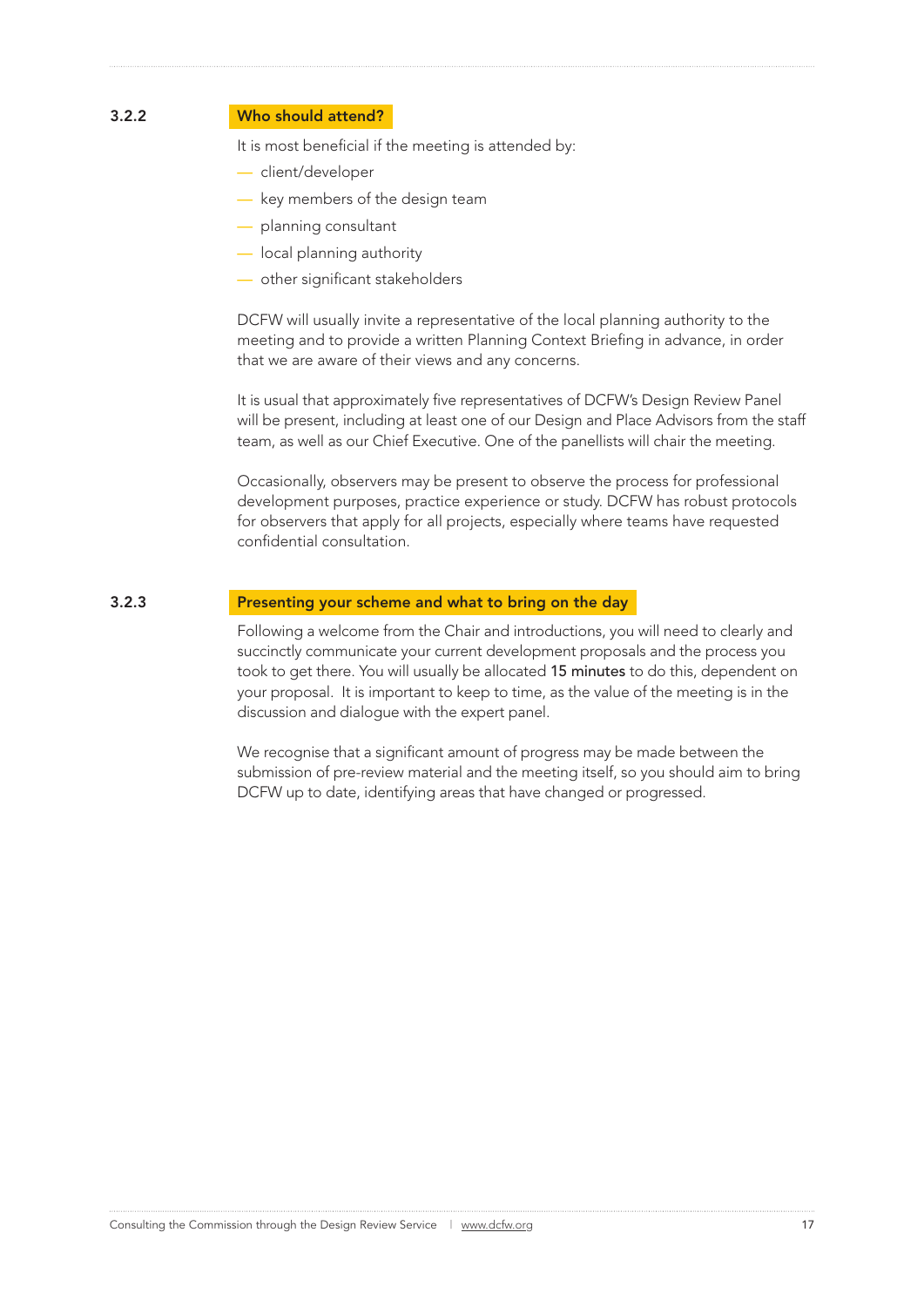Your presentation should cover:

- A succinct outline of the project vision, objectives, and brief
- A concise overview of the procurement and planning context, including key dates
- How the project fits into any wider regeneration strategy and/or strategic vision or masterplan
- Relevant analysis of the site and context, showing how this has informed the design approach
- Demonstration of your strategic approach to:
	- access and movement, including Active Travel
	- contribution to the requirement of the Well-being of Future Generations Act
	- environmental design for comfort and sustainability
	- inclusive design
	- layout, density, and orientation
	- landscape design
	- form and massing etc.
- An overview of the design proposal, including place-making, public realm/ landscape design. Make sure all drawings show context and a north point is clearly indicated on plans
- The detail of the scheme as appropriate for the current design stage
- Planned next steps

You are welcome to use boards or sheets (DCFW will provide easels if you join us in person) and/or a PowerPoint or a single, succinct PDF presentation for video conference platforms and screen sharing.

Our audio-visual smart screen equipment will be made ready if you are joining us in person. You can bring your presentation on a USB or send it to us electronically so that it can be pre-loaded. This can be sent by email (up to 20mb), Dropbox or other commonly used file sharing programmes.

Video conferencing arrangements require that you provide us with a single PDF in advance of the meeting to allow screen sharing during presentation and discussion.

Physical models are welcomed and are particularly useful in conveying scale, massing, and local impact. They need not be complex, and we welcome working models if you are meeting with us in person, or good photographs of models using multiple viewpoints if you are joining us online. We cannot store physical models, so please bring them with you on the day.

*Please note: Our building has ground floor access steps, an alternative accessible entrance, a Grade II listed elevator and standard width doors to our office.*

Animations or 'fly-throughs' should not be relied upon as the main material for the meeting and the design team should check that they are compatible with the computer equipment at the DCFW in advance and effectiveness for use in video conference meetings.

Following the presentation, the local planning authority, if present, will be invited to comment.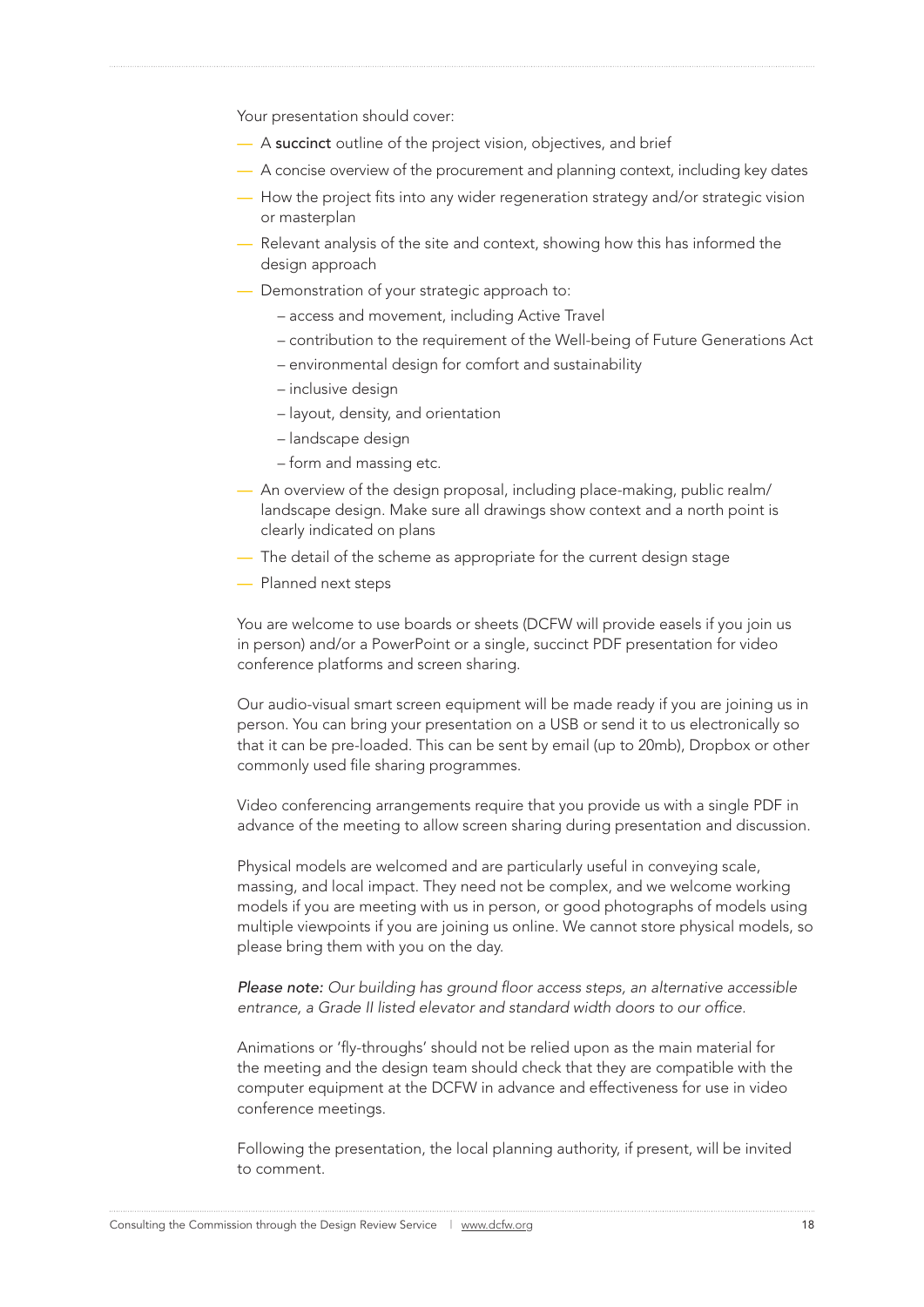#### 3.2.5 Discussion

The Design Review meeting is structured to promote dialogue between DCFW and the project team, allowing a constructive yet frank exchange based on mutual knowledge of development, planning, design methods, commercial viability, and procurement practices. The discussion is necessarily rigorous and, in the time available, our questions and evaluation are likely to be direct, robust, and incisive, whilst being constructive and courteous.

In closing, the Chair will endeavour to summarise the key points to be distilled in the Design Review Report.

"Just to let you know that today I got approval for my passivhaus homes development in West Wales. Needless to say, I'm delighted by this result and would like to thank you and your team for all the support during the process. I'm convinced that the Design Review significantly helped in the development of the scheme and I firmly believe that if I had not taken this approach the scheme would be of a far lower quality than that which has been approved." Green Gull Ltd



Panel members, design teams and developers in dialogue at a review meeting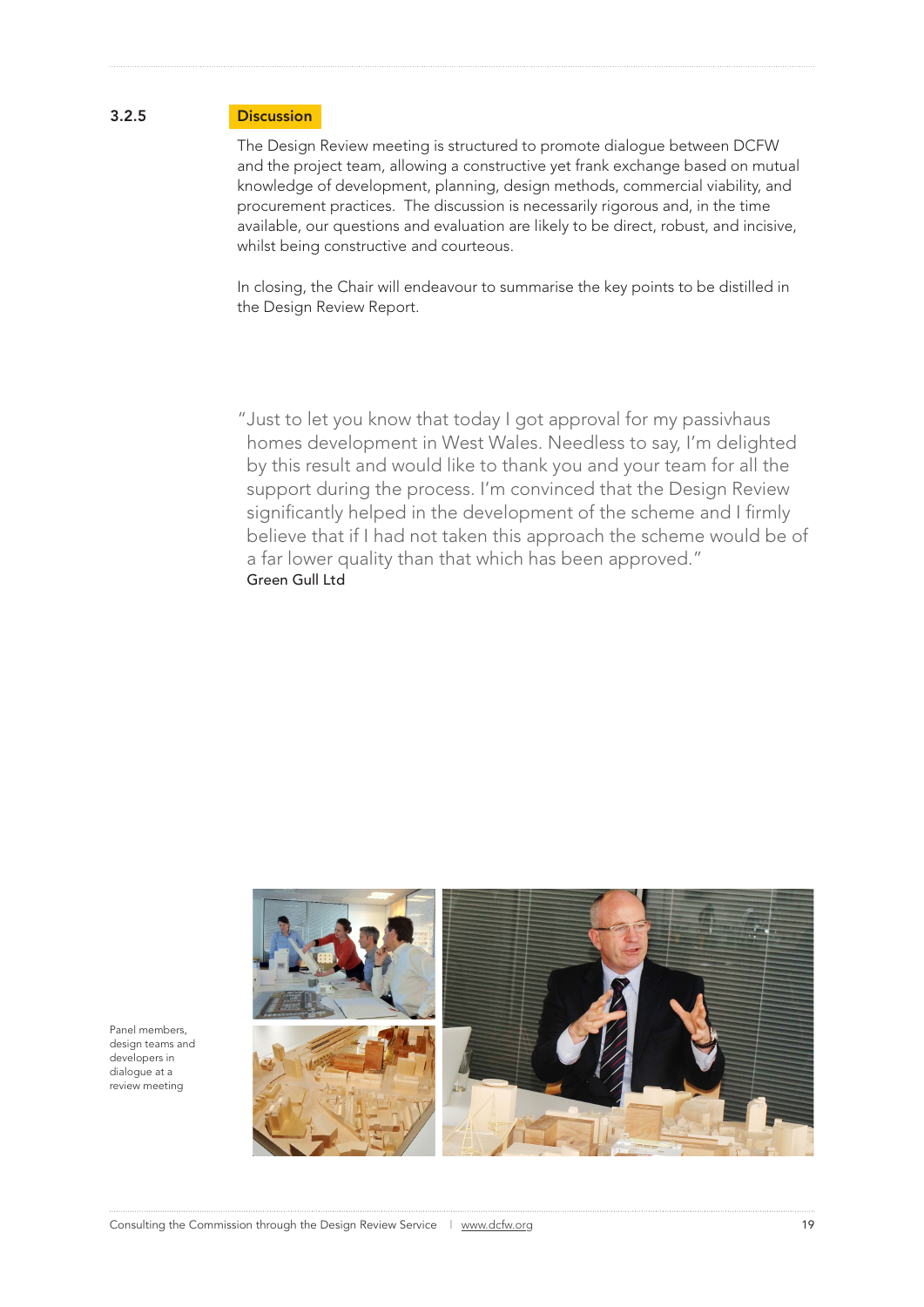### 3.3 The Design Review Process – after the meeting

#### 3.3.1 Written Comment

DCFW's comment will be set out in a written report which will be issued to those who attended the meeting within 10 – 14 working days. The report will distil and constitute our official comment and will place emphasis on the areas which are most important in the evolution of the scheme to achieve the best quality and value.

The report should not be treated as a set of meeting minutes. It will be as brief as possible, using clear language and emphasising key, material issues arising from the discussion. It will be set out in such a manner as to be useful for all parties, including the wider public and other stakeholders, local planning authorities and the Planning Inspectorate.

#### 3.3.2 Additional information

The comment of the Commission constitutes its independent, expert view at the time it was consulted and based on the material made available. The comment of the Commission is a material consideration in the determination of a planning application and is recognised by the Planning Inspectorate. The comment of the Commission and complete Design Review Reports may be used in submissions to the Planning Inspector at Public Inquiries and Planning Appeals.

The Commission does not offer an analysis of whether a proposal should be granted planning permission. This is a matter which is properly the remit of local planning authorities. However, we may ask questions or express a view upon such matters, including the planning context, relation to national and local planning policy and guidance, and the quality of the application. These comments are recognised as material considerations in the planning process.

If for any reason DCFW does not wish to be further involved in a project on which it has been consulted, it will say so in writing. In such cases, there is no need for DCFW to be consulted formally again as part of the planning process. In all other cases DCFW should be notified when a planning application is submitted.

#### 3.3.3 Confidentiality and publicity

In most cases the written comment is immediately made public via the Design Commission's website, social media, press releases and other platforms. The Commission comments in this way for the purposes of public record and in the public interest.

DCFW recognises that the early, informative stages of design, when Design Review can be of most value can often be well in advance of detailed planning discussions, public consultation, and planning submissions. Therefore, at times, we offer projects which are not yet in the public domain a confidential meeting, for a limited time and until such time as it becomes public, via any platform including websites,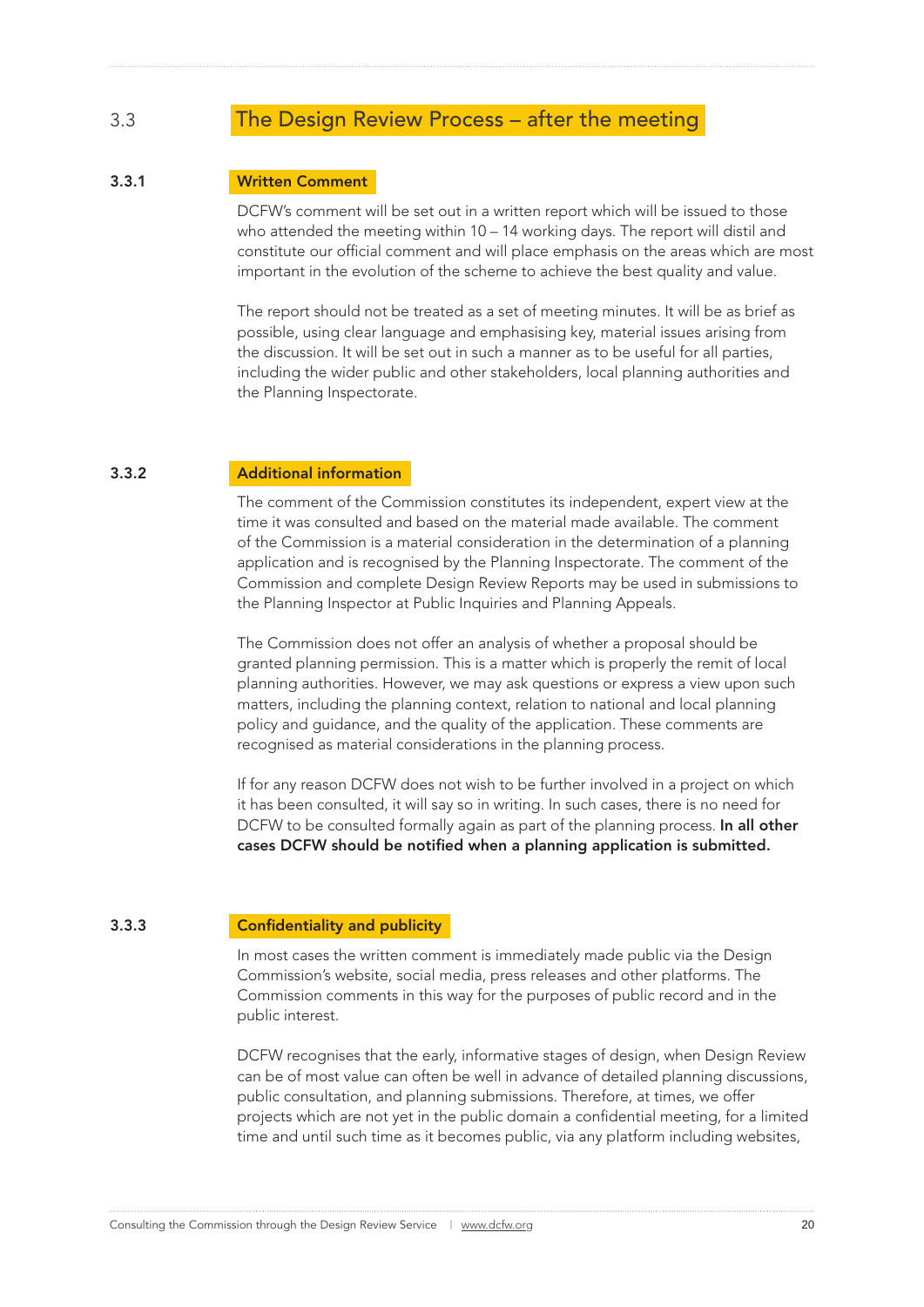media, public consultation materials and planning submissions. We will assess this on a case by case basis and in order to protect the interests of the design team and allow them to explore different ideas and approaches with us at an early stage.

In all cases, however, DCFW will make its views known to the local authority and where appropriate to other public bodies.

In cases where the applicant or others publicise or promote the project through artist impressions, other images or verbal comment, or by quoting the comments of the Commission, before a planning application is submitted, DCFW will also make its views public. This includes the period of statutory public consultation.

When a planning application has been submitted, DCFW will make its views on the scheme available to the public. This includes schemes that have been considered in confidence by the Commission prior to a planning application being submitted, but which subsequently become public. In this case, the Design Review report will be made public with the provision that it applies to the scheme at the time it was reviewed. If a scheme has changed significantly, the team should inform DCFW of the nature of the changes or return for further consultation.

#### 3.3.4 Documentation

DCFW will store and may make copies of material submitted pre-review and presented at the Design Review meeting.

DCFW will, from time to time, photograph Design Review Service meetings and workshops in progress, to provide visual material for publication in its literature, case studies and/or for advocacy, educational, dissemination or other purposes.

In the event that materials and images are not already in the public domain, DCFW will seek permission of the relevant parties prior to the publication of any images and will explain its reasons for usage. DCFW will not publish any material prior to the project entering the public domain without consent.

DCFW observes copyright law as it applies in England and Wales and does not exploit images gathered in this way for commercial gain.

DCFW periodically publishes overviews and lessons from the Design Review Service. This often requires the use of images from material submitted for review meetings. Such material will only be published with the permission of the owners and written consent will be obtained beforehand. The Design Review publications can be downloaded from our website: http://dcfw.org/?category=publications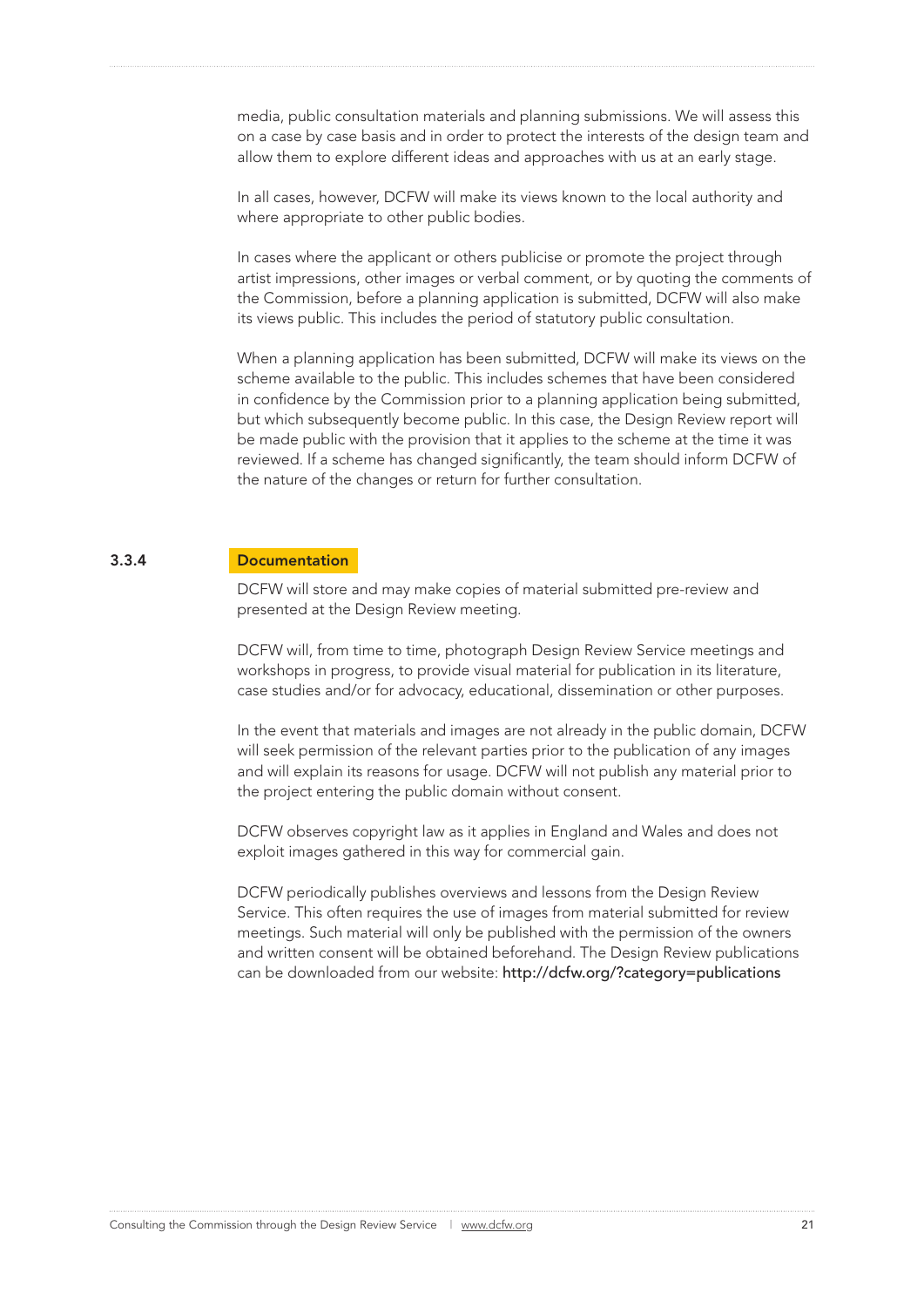# 4 Welsh Government 'call-in' procedures and Planning Inquiries of the Planning Inspectorate of England & Wales

 Whatever DCFW's position on relevant applications, local authorities should notify DCFW if those applications are subject to a 'call-in' procedure by the Welsh Government, or are the subject of a planning Appeal, as DCFW may wish to draw attention to particular issues that might be considered or provide evidence at an inquiry.

DCFW's comments represent 'material considerations' in the planning process. Our written reports are recognised as authoritative by the Planning Inspectorate and may be referred to or included in evidence submitted at an inquiry. In certain circumstances the Commission will be represented and/or give evidence at an appeal hearing in its capacity as an independent expert body. The Commission will not appear on behalf of an appellant or local planning authority.

It should be noted that reports are comments on schemes as presented at the time of the review. Proposals may change significantly between the review date and planning submission.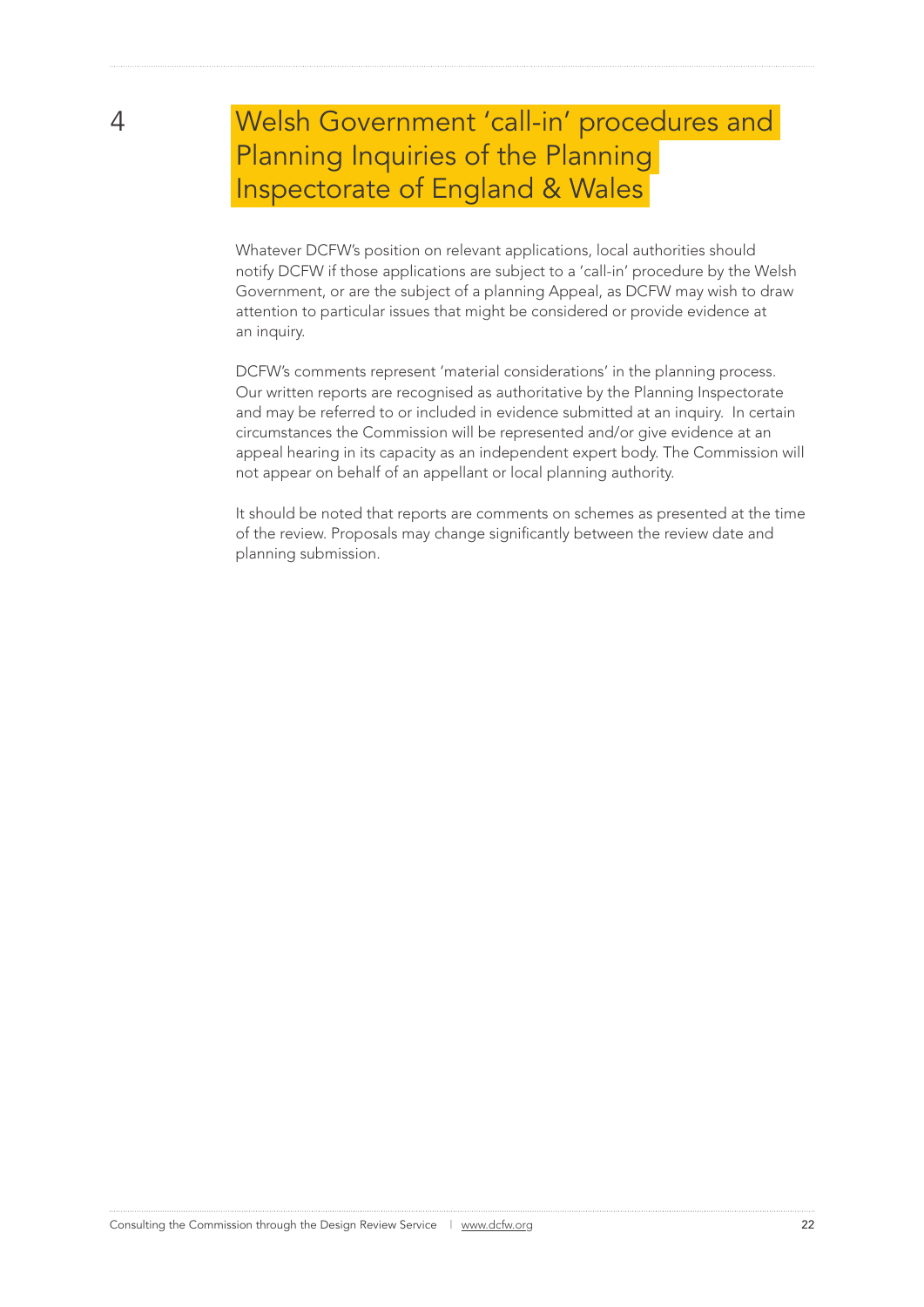# 5 Conflicts of interest

 DCFW is fortunate to benefit from the expertise of practitioners from the wide range of built environment and property professions. It is recognised that securing such expertise may present potential conflicts of interest and/or perceptions of such conflicts.

As a national body in receipt of public funding via the Welsh Government, DCFW takes its responsibilities toward public probity very seriously and ensures that any conflicts are identified, declared and recorded at an early stage, and that appropriate action is taken to address them.

The Chair, Commissioners, Staff and Design Review Panel are required to declare any personal or business interests that may conflict with their responsibilities.

DCFW maintains a Register of Interests appropriate to the Commission's activities, which lists direct and indirect interests which members of the public might reasonably think could influence their judgment.

Commissioners and Design Review Panel members update their register annually and as changes occur. DCFW's register of interests is available to the public.

In addition to the public record of interests, Commissioners and Design Review Panel members must ensure that:

- Open declarations of any conflict of interest arising in the time between annual declarations, are recorded in DCFW's register. This means they must be declared immediately they arise
- Invitations or intentions to join other organisations in whatever capacity are declared as soon as they occur
- Declarations must be made regarding any direct or indirect relationship with any company, individual, agent or other party involved in presenting a project to the Commission. Knowledge of or involvement in the same project, or one on the same site for an alternative client, must also be declared. Such declarations are recorded in the Design Review report. If a conflict of interest is deemed to exist, then the panel member must withdraw from the meeting
- Information gained by DCFW team members and the panel, in the course of their service, should not be used for personal or political purposes, to gain financial or non-financial benefits, nor should Panel members, staff or Commissioners seek to use the opportunity of service to promote the private interests of connected persons, firms, business or other organisations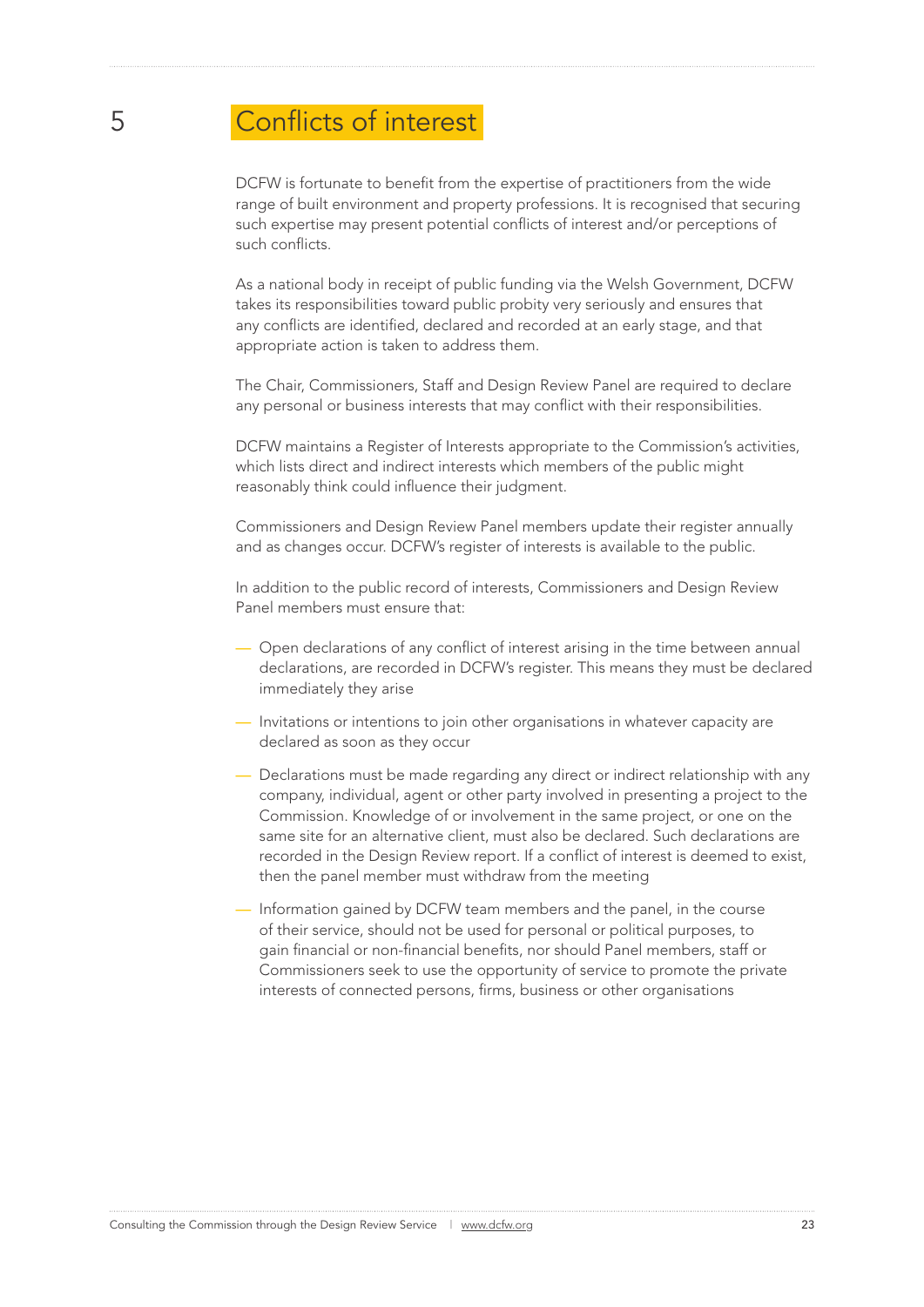# 6 Contact information

For further information about the Design Review Service please contact us:

Comisiwn Dylunio Cymru / Design Commission for Wales 4th Floor, Cambrian Buildings Mount Stuart Square, Cardiff, CF10 5FL

+44 (0) 29 2045 1964 connect@dcfw.org www.dcfw.org

### Appendices

References and Resources

- Planning Policy Wales 10
- Technical Advice Note (TAN) 12: Design
- Placemaking Wales Charter and Resources
- Practice Guidance: Planning for Sustainable Buildings
- Design and Access Statements in Wales, published by Welsh Government
- Site and Context Analysis Guide: Capturing the value of a site